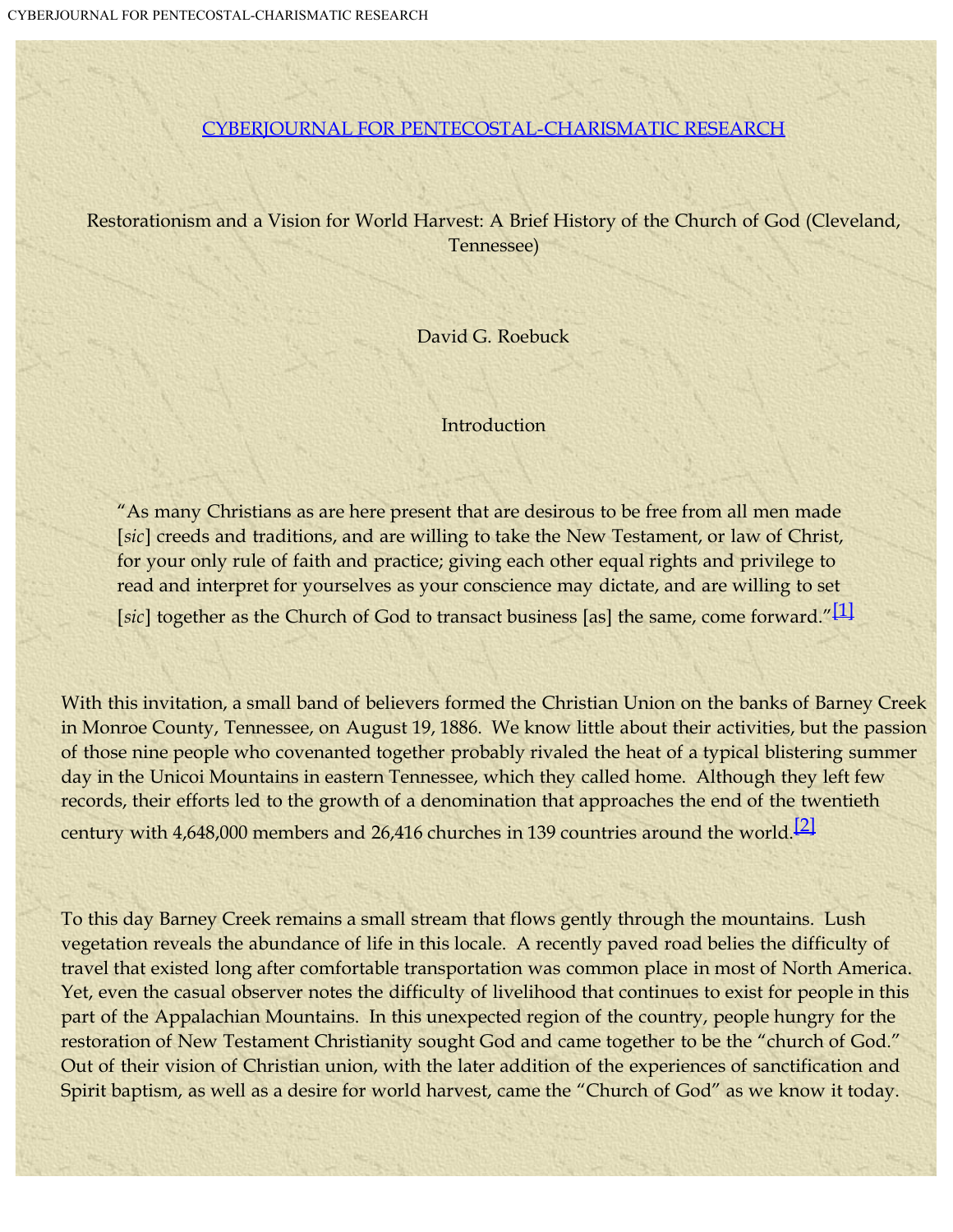## **A Call for Reformation**

The vision for Christian union rose up in the heart of R. G. Spurling (1857-1935) and his father Richard Spurling (1810-1891). R. G. Spurling had been a licensed minister in the Missionary Baptist church. Along with his father, an ordained elder, he began to seek God regarding abuses that he saw in the local churches around him. According to the earliest chronicler of these events, Spurling became disturbed about certain traditions and creeds that he considered a hardship for God's people. He saw a need for further reformation of the church beyond the Great Reformation of the sixteenth century. While Luther, Calvin and other reformers had brought about important changes, their legacy focused on right belief rather than on a right relationship with Jesus Christ and on assent to doctrine rather than love for one another. Creeds became more important than the leading of the Holy Spirit and one's own conscience<sup>[\[3\]](#page-29-2)</sup>

<span id="page-1-0"></span>Spurling and his father were particularly troubled with Landmarkism that had dominated Baptist life in the South from the middle part of the nineteenth century. Coined by James Madison Pendleton and advocated by James Robinson Graves, editor of *The Tennessee Baptist*, the term "Landmark" came from Proverbs 22:28, "Remove not the ancient landmark, which thy fathers have set." Pendleton and Graves taught that Baptists were putting aside a significant landmark when they worshipped with non-Baptists. Landmarkism held to a line of Baptist succession from the time of Christ, the importance of believer's baptism by a Baptist minister and the exclusivity of Baptist churches.

For Spurling, the focus of Christianity was on the law of love rather than any creed or doctrine, which might be used to divide Christians. Where believers practice Christ's command to love God and neighbor, a testimony of faith in Christ is sufficient for unity with one another. The New Testament is the only "infallible rule of faith and practice" and contains everything "necessary for salvation and church government." As long as something is not contrary to the New Testament, Christians should give one another "equal rights and privileges to read, believe and practice for themselves in all matters of religion  $\dots$  "[\[4\]](#page-29-3)

<span id="page-1-1"></span>Spurling was of course part of the broad restorationist current that swept through the United States of America during the nineteenth century. The Christian Union, much like other groups such as the Churches of Christ and Churches of God (Anderson, Indiana) wanted to restore New Testament Christianity. These groups emphasized different aspects of the New Testament, but all wanted to restore some part of the Apostolic church. Some focused on government, some on lifestyle, some on the message, but all wanted to restore to contemporary Christian life something that they believed had been lost in the intervening centuries. For Spurling, union based on love rather than creeds was the critical aspect of Christian life that had been lost. He saw in the teachings of Landmarkism a harshness and exclusivity that stifled the gospel and led to dividing the body of Christ rather than to Christian unity.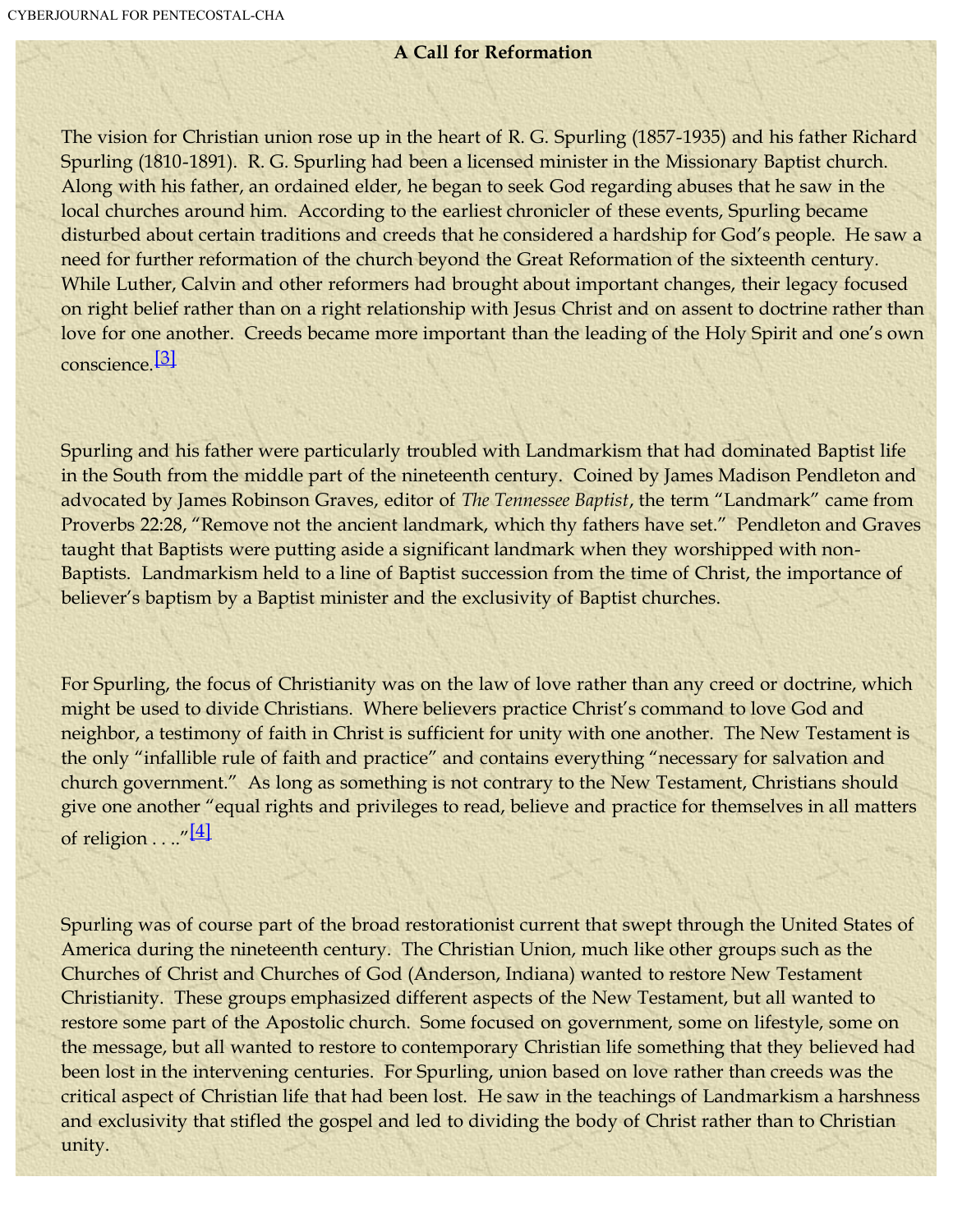Spurling's vision to restore the law of love and individual conscience to Christianity began to bear fruit on August 19, 1886. For two years he had prayed along with his father and John Plemons for reformation. After being barred from his own Baptist church, and seeing little hope of any change in the existing churches, Spurling met with others of like mind in the Barney Creek meeting house. An invitation was given and nine people covenanted with each other in Christian Union. As an ordained bishop, his father Richard Spurling moderated the proceedings. But the small congregation selected R. G. Spurling as pastor and ordained him the following month.

Very little is known about the Christian Union and the ministry of R. G. Spurling following the formation of Christian Union. A. J. Tomlinson, who knew Spurling well in later years, wrote that he preached wherever he had an opportunity and

[i]n this way the minds of the people were continually agitated, and gradually prepared for the work of the Spirit that was to follow. For ten years this servant of God prayed, wept and continued his ministry against much opposition and under peculiar difficulties, before seeing much fruits of his labor.<sup>[\[5\]](#page-29-4)</sup>

<span id="page-2-1"></span><span id="page-2-0"></span>Charles W. Conn wrote that Spurling focused on the new birth and described his preaching as "largely denunciatory, like the prophets of Israel, in which impediments in the churches were defined and repudiated."<sup>[\[6\]](#page-29-5)</sup>

<span id="page-2-2"></span>A biographical sketch by his son, G. P. Spurling, revealed that between 1889 and 1895 Spurling organized three other congregations that went by the name Christian Union, one of which still survives today as an independent congregation.<sup>[\[7\]](#page-29-6)</sup> With his roots firmly planted in the soil of his Baptist heritage, it is likely that Spurling was content for these congregations to function independently with Baptist polity but within the spirit of Christian Union.

#### **A Revival of Holiness**

Spurling's long-sought reformation of the churches in that region came not through his own direct ministry but as a result of a revival in nearby Cherokee County, North Carolina. Since the 1830s a growing cry for holiness and sanctification was heard in North America, especially among followers of John Wesley and his doctrine of Christian perfection. Wesley had taught that all Christians should be going on to perfection and that before one could see God, one's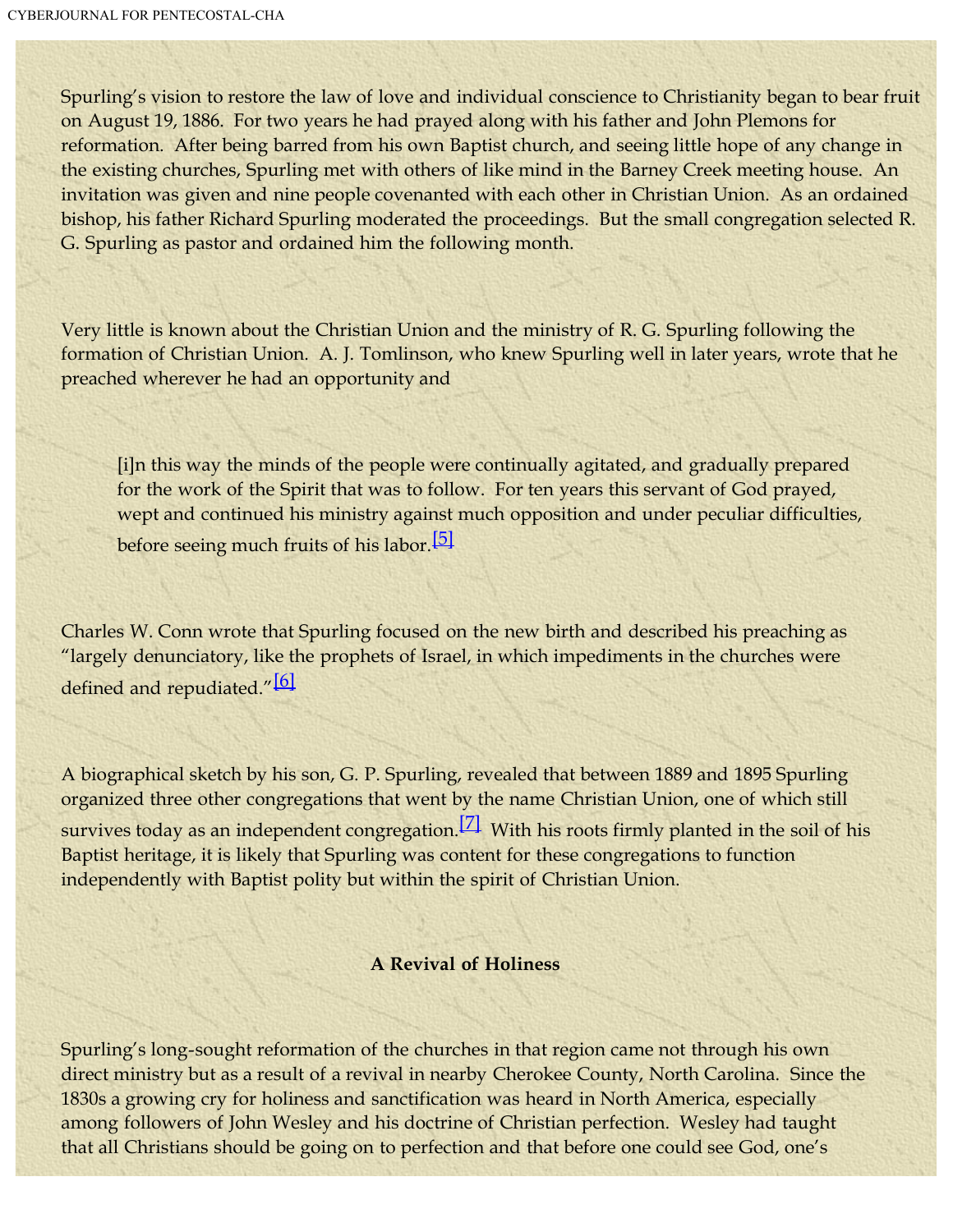heart must be perfected—that is, so full of the love of God that there was no room for sin toward God or neighbor. Although Wesley understood that for many people this happened near the time of death, he believed that God could "cut short" the time and sanctify seekers earlier in life. Indeed, this was what Wesley believed God wanted to do through the burgeoning Methodism he nurtured.

Timothy Merritt, Phoebe Palmer and others took up the call to holiness with varying emphases and promoted Wesley's doctrine in the United States. They differed from Wesley in that they particularly emphasized the instantaneous aspects of sanctification, the importance of testimony and the outward fruit of the sanctified life. Following the Civil War tensions between proponents and opponents of the developing Holiness movement led to the creation of new denominations that taught entire sanctification. Many in the Holiness movement also accentuated the work of the Holy Spirit, sometimes equating the sanctification experience with the Acts 2 account of the day of Pentecost.

Among these holiness proponents, Benjamin Hardin Irwin took a more radical approach to the Christian life and taught a "third blessing" called "the fire." Beginning in Iowa in 1895, he organized Fire-Baptized Holiness Associations around the United States. The next year he preached in South Carolina and Georgia. By 1898 he had organized an international Fire-Baptized Holiness Association in Anderson, South Carolina, and was publishing a periodical called *Live Coals of Fire*. His message was influential in eastern Tennessee and western North Carolina where Spurling was ministering.

In 1896, four men influenced by Irwin's movement began a revival in the Shearer Schoolhouse near Camp Creek in Cherokee County, North Carolina. William Martin, a Methodist, along with Baptists Joe M. Tipton, Elias Milton McNabb and William Hamby, preached a ten day meeting that attracted a great deal of attention in the area. According to Tomlinson, "They preached a clean gospel, and urged the people to seek and obtain sanctification subsequent to justification. They prayed, fasted and wept before the Lord until a great revival was the result."<sup>[\[8\]](#page-29-7)</sup>

<span id="page-3-0"></span>William F. Bryant (1963-1949), a Baptist deacon, became part of the Holiness movement and began holding Sunday school and prayer meetings. Not all appreciated this new doctrine of living free from sin, and soon the worshippers were barred from the schoolhouse and limited to meetings in nearby homes. When they constructed a simple log church across the road from the schoolhouse, the antagonism was so great the structure was dismantled and burned. In succeeding years, persecutions continued and many, including Bryant, were turned out of their churches for this new doctrine of holiness.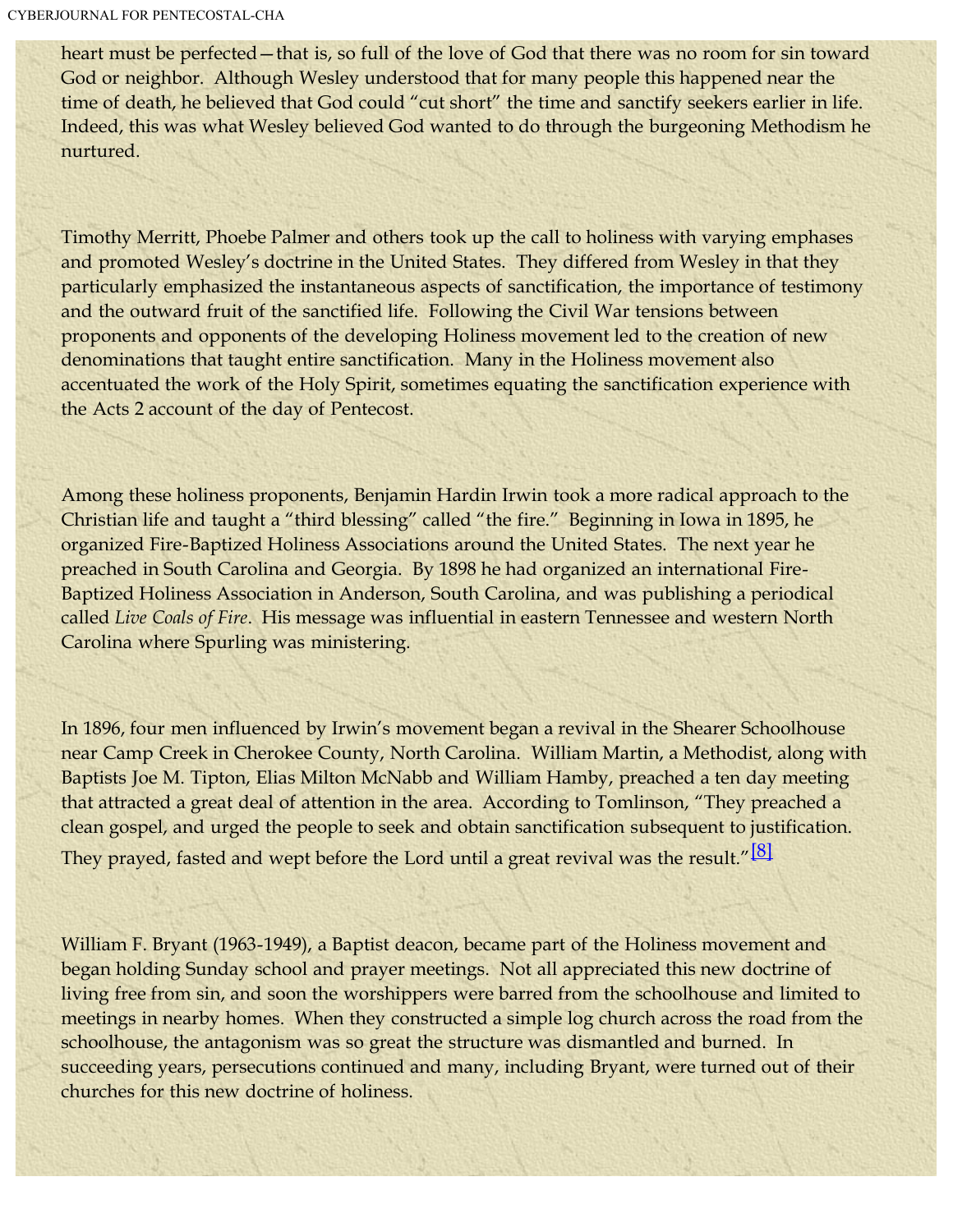Under Bryant's leadership and in the midst of on-going persecution, many people experienced changed lives and extraordinary spiritual manifestations such as speaking in tongues and divine healings. The earliest history suggests that over one hundred persons spoke in tongues during

<span id="page-4-0"></span>this period of persecution and revival.  $[9]$  Despite their Spirit baptism, they had no clear understanding of the Holy Spirit and likely considered speaking in tongues one of many manifestations that might accompany sanctification. Empowered by the Spirit, they preached the message of holiness with conviction and fervor. A lack of organization along with the fanatical elements of the Fire-Baptized movement prevented much growth among those at Camp Creek, however.

<span id="page-4-1"></span>R. G. Spurling often worshipped with the little flock meeting in Bryant's home and encouraged them to organize a local church, but Bryant and others were slow to see the need. It was not until May 15, 1902, under the leadership of Spurling, that a local church was organized among the Camp Creek believers. Although previous churches Spurling organized had called themselves Christian Union, this group was deeply shaped by the Holiness movement. They identified themselves as the Holiness Church at Camp Creek.<sup>[\[10\]](#page-29-9)</sup> About sixteen or seventeen members covenanted together as a local church, and the fledgling group selected Spurling as pastor and ordained Bryant as a minister of the Gospel. There was no growth among the congregation, however, until the following June when A. J. Tomlinson (1865-1943) and four others joined the small flock.

Tomlinson can be characterized as a missionary and a seeker. Born into a Quaker farm family in Westfield, Indiana, he was converted shortly after his marriage in 1889 and soon became convinced of the doctrine of entire sanctification. Following his sanctification experience, Tomlinson began to minister wherever he saw a need—first in his local congregation as a Sunday school teacher and later as a preacher of the Gospel. Seeing great needs among the "mission field" in the mountains of western North Carolina, eastern Tennessee, and northern Georgia, Tomlinson traveled to that region as a Bible salesman for the American Bible Society and the American Tract Society in 1896.

His early ministry included travel with J. B. Mitchell, a convert of Charles G. Finney. Along the way he met many leading ministers such as D. L. Moody and A. B. Simpson, and he studied for a while at God's Bible School in Cincinnati, Ohio. Then in 1901, he visited Frank W. Sandford's Shiloh near New Durham, Maine. There he studied at Sandford's "Holy Ghost and Us" Bible school, was baptized in water for the third time and joined Sandford's organization, which saw itself as the restoration of God's church at the end of the Gentile age.

Tomlinson met W. F. Bryant after selling five-cent New Testaments to Bryant's young boys. The boys suggested that he meet their "powerful religious" father, and Tomlinson became acquainted with the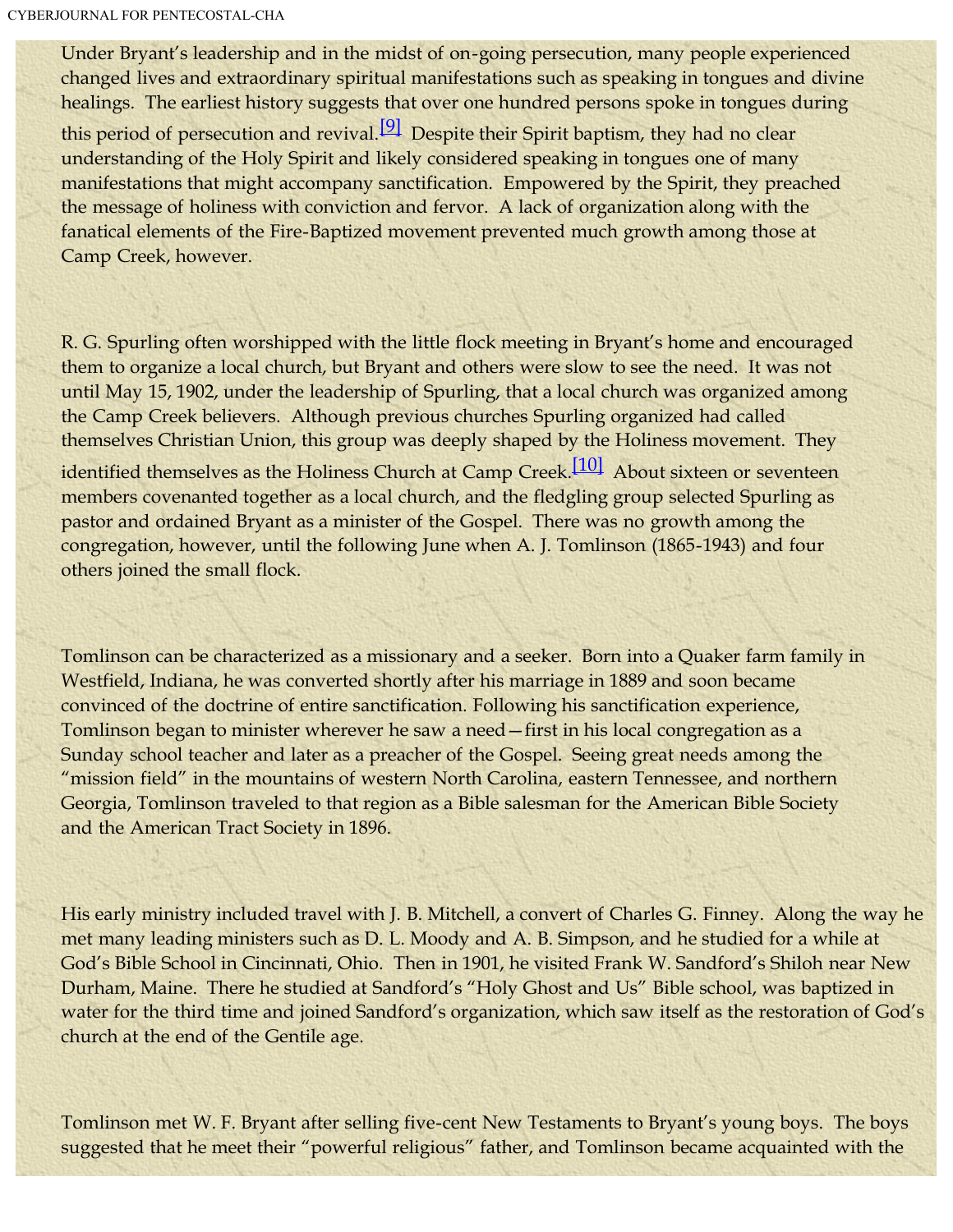<span id="page-5-0"></span>holiness work at Camp Creek. During the next seven years Tomlinson developed deep spiritual friendships with Bryant, Spurling and others in and around the Camp Creek community, but he too resisted the idea of organization.<sup>[\[11\]](#page-29-10)</sup> As late as 1908 Tomlinson sent out a letter to supporters around the country identifying himself as a "Missionary Evangelist" to the poor and unreached in the region.

In 1899 Tomlinson settled with his family in nearby Culberson, North Carolina, to establish a ministry base. Soon he founded a school for children, a Sunday school, a clothing distribution center and an orphanage. As a means of appealing for financial support, Tomlinson published a four-page periodical called *Samson's Foxes*. He envisioned the children to whom he ministered as potential firebrands of the gospel among the Appalachian people. The periodical featured news from the Diving Healing and Holiness movements as well as appeals for help for the "mountain missionary work."

<span id="page-5-1"></span>After years of searching and seeking God, this man of vision, passion and ability found a home among the Holiness Church at Camp Creek—convinced that they were the Church of God of the Bible. He later wrote about his early experiences, "I had already searched and investigated many movements until my faith in them had completely exhausted. I seemed to be like a ship at sea with no rudder by which it should be controlled." $[12]$  In R. G. Spurling, Tomlinson found a spiritual father and mentor. In W. F. Bryant, he found a brother and companion in ministry, and in the people of the Holiness Church at Camp Creek, he found a home and a congregation that deeply wanted to please God and restore the New Testament church of God.

When Tomlinson covenanted with the Holiness Church at Camp Creek, the small congregation already knew and loved Tomlinson. They immediately selected him as their pastor, freeing Bryant and Spurling for evangelistic ministry. According to the records, fourteen new members were won during Tomlinson's first year as pastor, including M. S. Lemons, a minister and schoolteacher from Bradley County, Tennessee.

Tomlinson's vision reached beyond Camp Creek, however, and he sought to establish other congregations. In December 1904, he purchased a home about fifty miles from Camp Creek in Cleveland, Tennessee, because of its location on the railroad. Along with travel by foot and by horseback, the railroad gave Tomlinson additional means to spread the gospel. Soon he had established new congregations in Union Grove and Drygo, Tennessee as well as Jones, Georgia.

## **Building the Ramparts**

Growth, of course, brought both new possibilities and new challenges. According to Tomlinson, there was a need for a general meeting "to consider questions of importance and to search the Bible for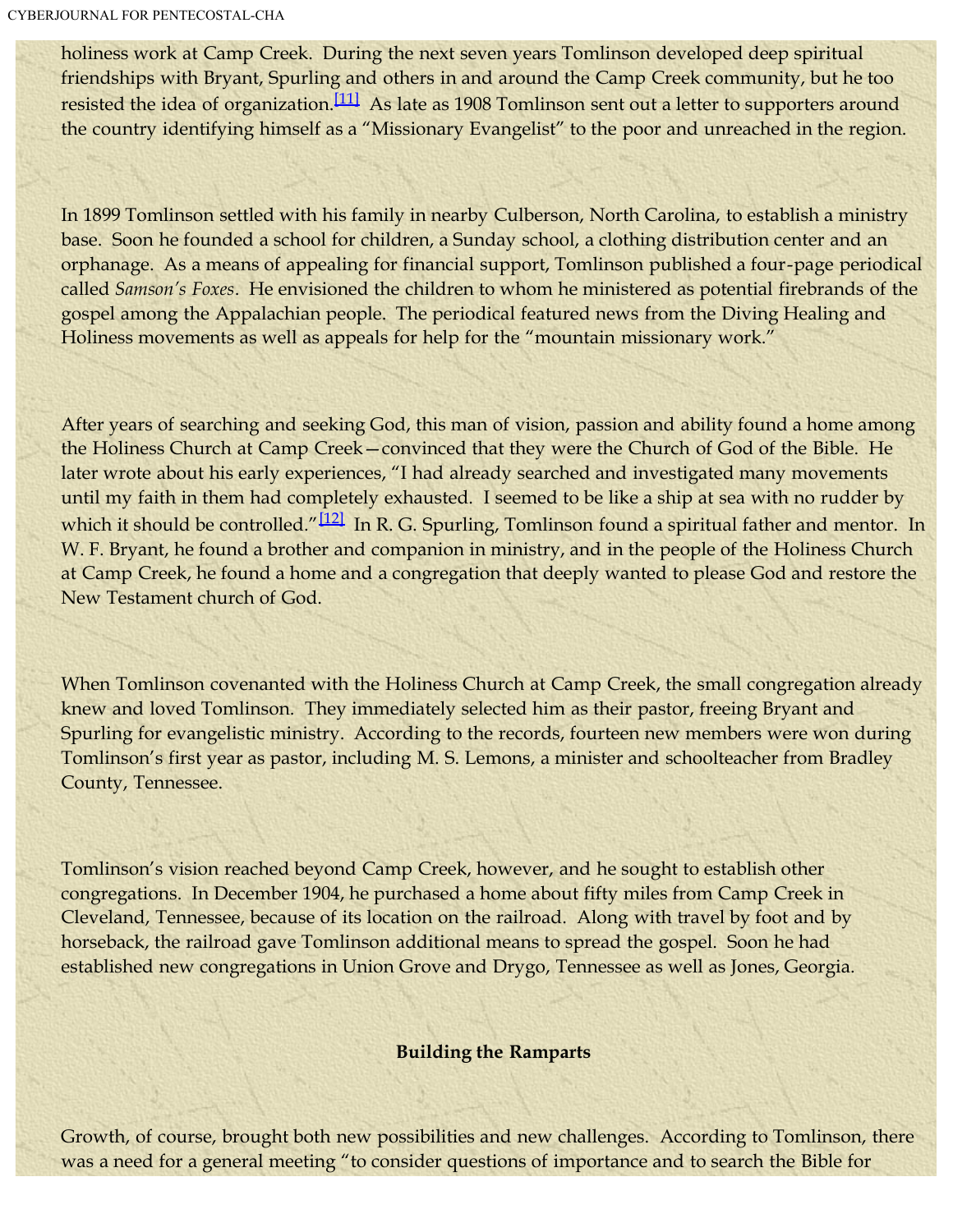<span id="page-6-0"></span>additional light and knowledge."<sup>[\[13\]](#page-29-12)</sup> This reflected Tomlinson's characteristic of continual seeking and the great desire of the people to restore New Testament Christianity. Searching the scriptures for a basis for an Assembly, they emphasized both the gatherings of Israel and the Jerusalem Council in Acts 15.

This first Assembly of the "Churches of East Tennessee, North Georgia and Western North Carolina" met January 26-27, 1906. Twenty-one people braved the winter weather to gather in the home of J. C. Murphy, a deacon of the Camp Creek congregation. There they prayed, studied the scriptures and sought answers to important questions that had emerged. The printed minutes of that meeting reflected their restorationism with the preface,

We hope and trust that no person or body of people will ever use these minutes, or any part of them, as articles of faith upon which to establish a sect or denomination. The subjects were discussed merely to obtain light and understanding. Our articles of faith are inspired and given us by the Holy Apostles and written in the New Testament which is our only rule of faith and practice.[\[14\]](#page-29-13)

<span id="page-6-1"></span>In its first action, the Assembly declared, "We do not consider ourselves a legislative or executive body, but judicial only." This reflected their intention to search the scriptures for the laws of God and then recommend action to the local churches. The congregational polity of the time depended on the local churches to execute God's laws as revealed in the New Testament. This did not prohibit the Assembly from having executive offices or the church from developing hierarchical administrative structures. Indeed, at that first Assembly, A. J. Tomlinson served as moderator and clerk, and in 1909 the Assembly created the office of general moderator. Yet, that first action of the Assembly remained the movement's policy—recognizing that it was not the purpose of the Assembly to make God's laws or to carry out God's laws. Subsequently a complex administrative organization has developed to provide resources to local congregations.

The topics discussed at that first Assembly reveal the issues with which those early congregations wrestled: keeping local church records, having family worship, building Sunday schools, practicing communion and feet washing, holding weekly prayer meetings, opposing the use of tobacco, and transferring church membership. Evangelism was particularly heavy on the hearts of the delegates and after hearing reports of recent efforts, the Assembly agreed to "do our best to press into every open door this year and work with greater zeal and energy for the spread of the glorious Gospel of the Son of God than ever before." Further, the delegates recommended an annual Assembly for the purpose of "closer union and fellowship" among the churches. Finally, the Assembly concluded,

It seemeth good to the Holy Ghost and us, being assembled with one accord, with the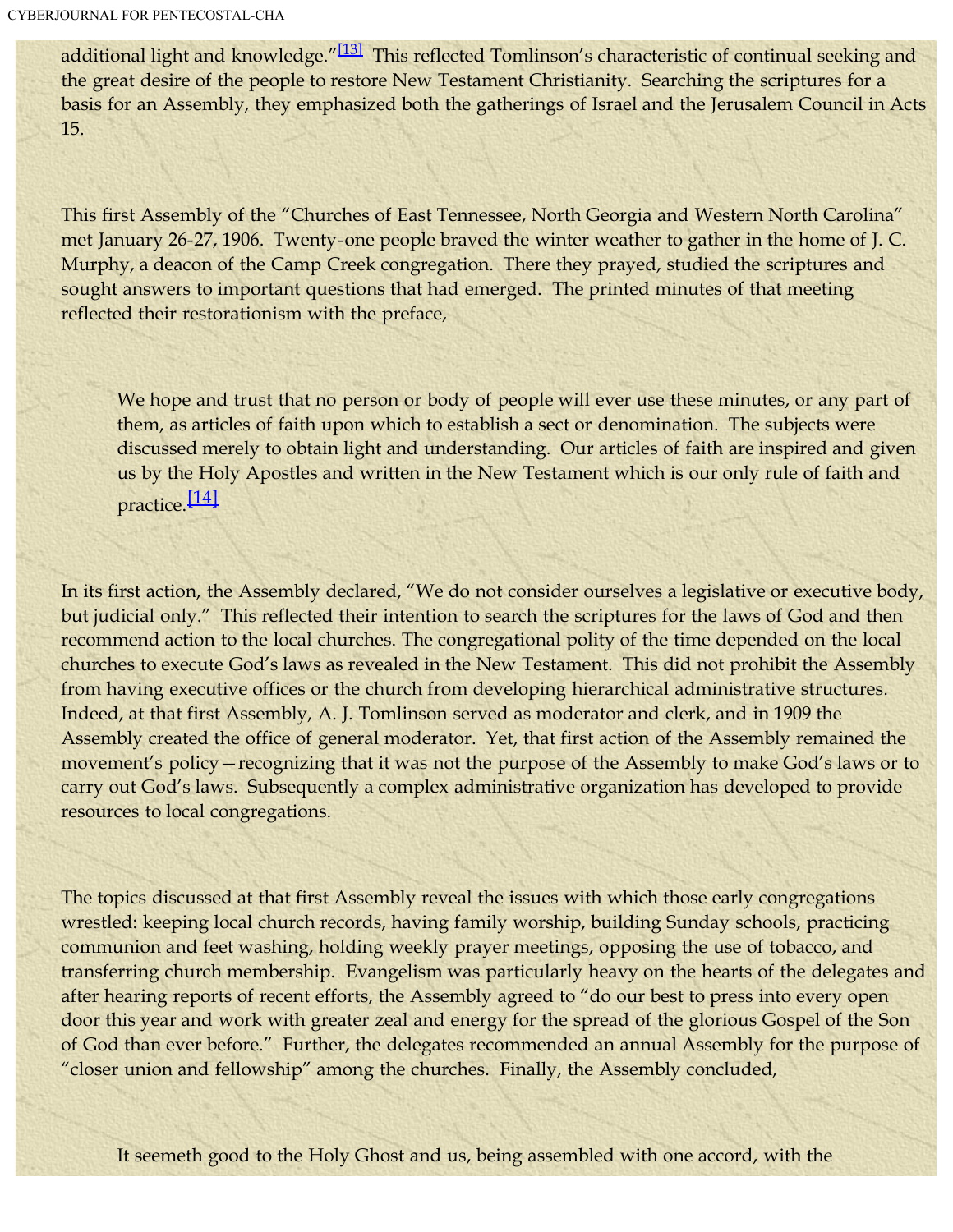Spirit of Christ in the midst, and after much prayer, discussion, searching the Scriptures and counsel, to recommend these necessary things and that they be ratified and observed by all the local churches. It is the duty of the Church to execute the laws given us by Christ through His Holy Apostles.<sup>[\[15\]](#page-29-14)</sup>

<span id="page-7-0"></span>Through subsequent annual Assemblies, the people sought God and searched the Scriptures in order to develop and define practice and polity. This reflected their deep conviction that the Bible holds the guidelines and instructions for Christianity in the twentieth century as well as the first century. It also reflected a well-intentioned, if not a little naive, belief of the young movement that when the exact New Testament order was found, they would experience the same supernatural growth and success as the Apostles following the day of Pentecost. Tomlinson wrote, "So when the Church gets in perfect order as it was in apostolic days, the gospel will go forth and souls' [*sic*] by the multitudes will be gathered  $in.$ " $[16]$ 

<span id="page-7-1"></span>Three events at the Second Annual Assembly seem particularly important today. First, the ministers met separately in a "Preacher's Conference." Beginning as an occasional practice, this set a precedent for the ministers to discuss some matters apart from the greater body. Especially important was the movement's adoption of the name "Church of God," based on Paul's references to the Church of God in First and Second Corinthians. Certainly, there had been an attempt to be biblical in all things since the 1886 invitation to sit "together as the Church of God." And when he received the right hand of fellowship in 1903, Tomlinson had insisted on an agreement that the Holiness Church at Camp Creek was "the Church of God of the Bible." Thus, this adoption of the name in 1907 was a further step toward restorationism. Finally, the second Assembly instituted a new order of ministry--that of "evangelist." Heretofore, the people had recognized the primary orders of Bishop (sometimes called Elder), Deacon and Licensed Minister. In following years the Assembly would abandon the order of Deacon and initiate a lay order of Exhorter which eventually became the initial level of ministry. Today the Church of God recognizes the ranks of Ordained Minister, Licensed Minister and Exhorter as well as Licensed Minister of Christian Education and Licensed Minster of Music.

Other important matters of polity that have developed in succeeding Assemblies include the 1909 selection of a general moderator to serve year-round (renamed general overseer in 1910) and the appointment of state overseers in 1911. An Elders Council was adopted in 1916 to conduct necessary business between Assemblies. Because of the heavy workload of the general overseer, the 1922 Assembly selected a three-person committee comprised of the general overseer, a superintendent of education and an editor and publisher. Now known as the General Executive Committee, this body oversees the ongoing ministry of the international church and eventually expanded to include the general overseer, three assistant general overseers and a general secretary-treasurer.

Today the general business of the Church of God occurs on four levels. First is the on-going ministry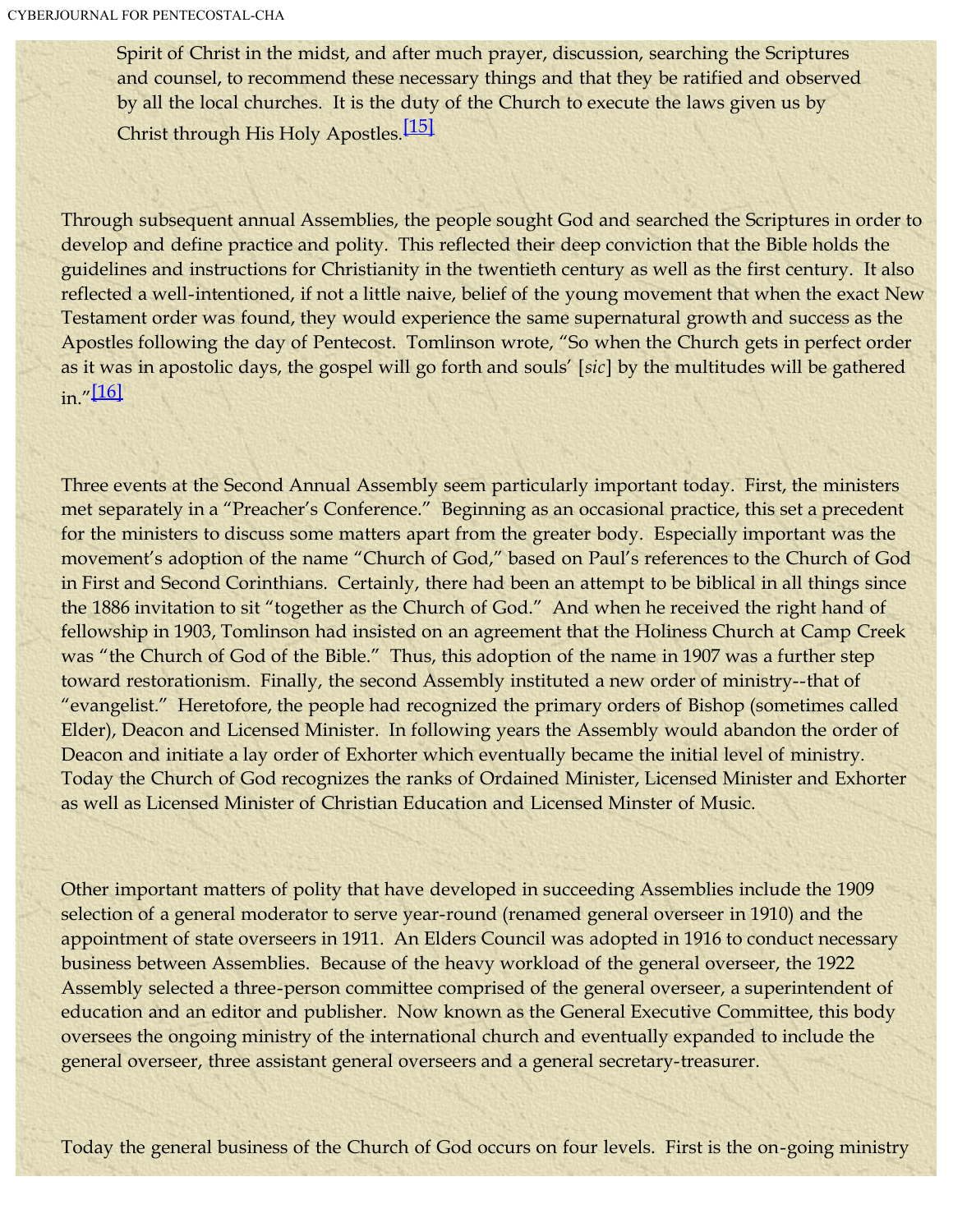of the General Executive Committee and the departments that the church has developed to implement its ministries. Additionally, the General Executive Council meets several times a year to consider the budget and the progress of the church. This Council is comprised of the General Executive Committee, the Council of Eighteen (an expansion of the Elders Council) and the overseer of the Full Gospel Church of God in Southern Africa. The General Executive Council also prepares the agenda for the General Council that meets prior to each General Assembly. This General Council is made up of all Ordained ministers who wish to attend. It nominates the General Executive Committee, elects the Council of Eighteen and prepares the agenda for the General Assembly. The biennial General Assembly is comprised of all Church of God members age sixteen and over who wish to attend. It elects the General Executive Committee and considers matters of importance to the entire denomination.

A momentous service followed the third Assembly in 1908 that radically transformed the life and ministry of A. J. Tomlinson. Following a sermon by guest evangelist G. B. Cashwell, Tomlinson received his long-sought-for experience of Spirit baptism. Although perhaps one hundred or more people had experienced the baptism with the Holy Spirit following the Shearer Schoolhouse revival in 1896, they apparently did not fully understand the nature and the work of the Holy Spirit at that time. Those who did receive the baptism with the Holy Spirit had not preached that this was an experience for all to seek and obtain.

<span id="page-8-0"></span>Tomlinson serves as an excellent example of how countless people in the Holiness movement came into the full realization of the work of the Holy Spirit. The record shows that like many others he sought for a deeper experience following his sanctification. He likely heard people in the Camp Creek community speaking in tongues and may have heard tongues speech when he visited Sandford's Shiloh community in Maine in 1901. Yet, he personally credited William Seymour with developing the doctrine of "the baptism with the Holy Ghost and the speaking in other tongues as the Spirit gives utterance as the evidence."<sup>[\[17\]](#page-30-1)</sup> According to Tomlinson, he "became more fully awakened on the subject" in January of 1907 and spent the entire year preaching about and seeking for the experience. He wrote,

I did not have the experience, so I was always among the seekers at the altar. The Lord gave great revivals, and souls were converted and sanctified, and some really went through and were baptized with the Holy Ghost evidenced by the speaking in tongues.<sup>[\[18\]](#page-30-2)</sup>

<span id="page-8-1"></span>In June of that year, Tomlinson and M. S. Lemons traveled to Birmingham, Alabama, to attend a meeting conducted by M. M. Pinson and Cashwell. Cashwell was fresh from his Spirit baptism at Azusa Street and was touring the South with the good news of Pentecost. Sometime after the Alabama meeting Tomlinson invited Cashwell to visit Cleveland; and it was following Cashwell's sermon on January 12, 1908, that Tomlinson received his baptism. While some of the members and ministers of the Church of God had received their experiences in 1896 and the intervening years, with Tomlinson's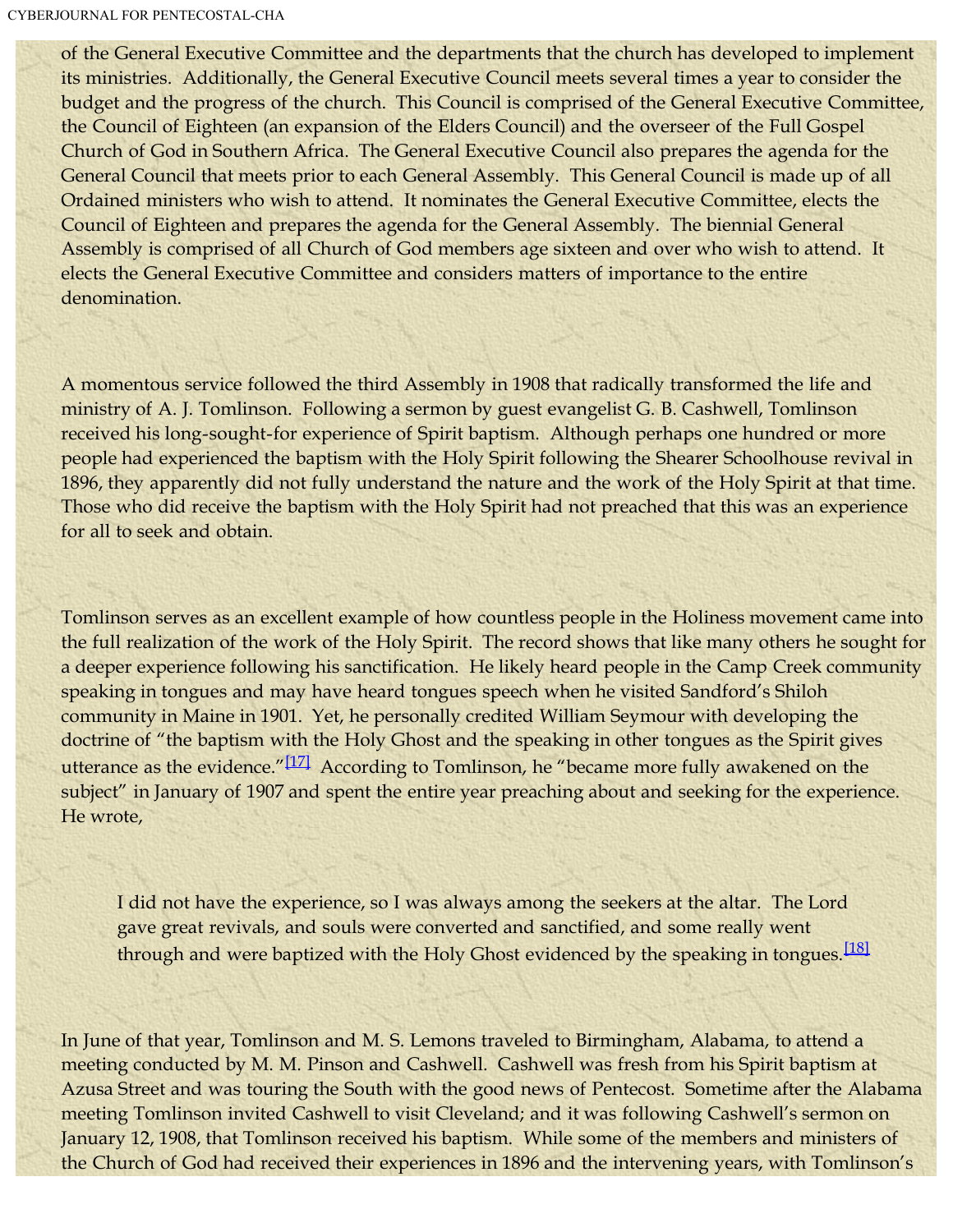Spirit baptism, the Church of God was transformed into a herald of Pentecost.

#### **A Painful Divorce**

Such transformation was characteristic of Tomlinson's leadership. He transformed a small Appalachian congregation into a movement with a vision to reach beyond the Unicoi Mountains. He transformed a group of churches organized according to Baptist polity into a centralized and episcopal organization. And he filled that organization with the conviction that through them God was doing an extraordinary work in these "last days" and with the expectation that all of Christianity would come to know the biblical church as they knew it.

Yet, Tomlinson's leadership would come to an end in the Church of God. From 1903 to 1923 this visionary leader proposed ministries and willingly accepted the mandate of the membership to lead those ministries. For most of those twenty years the membership loved and followed their charismatic leader. They gladly supported his proposals and pushed him forward as God's theocratic leader of the Church of God. The dawn of the twenties saw increasing dissatisfaction lead to disillusionment and impeachment, however. The long developed pattern of Tomlinson leading almost every ministry of the church worked less and less well as Tomlinson grew older and the church grew larger. He became increasingly less able to handle every detail of the heavy burden of administration. And when voices of dissent emerged among the Elders Council, he considered them both a personal affront and an attack on God's plan for theocratic church government. While increasing numbers of people believed that growth demanded changes, Tomlinson became more and more entrenched.

A financial crisis brought about by a weakened economy, an enormous debt and poor management precipitated the final confrontation. Tomlinson's handling of the financial crisis gave cause for those who wanted to see changes in administrative practices to concur with those who wanted to dislodge Tomlinson from the general overseer's office. In July 1923, Tomlinson was removed from the office of the general overseer. The Elders Council selected F. J. Lee to lead the Church of God. Tomlinson, a tireless and unstoppable leader, continued at the helm of a smaller group that he believed was the Church of God. Courts forced them to use a different name, however. First known as the "Church of God, over which A. J. Tomlinson is General Overseer," this denomination has since adopted the name Church of God of Prophecy. Today, both the Church of God and the Church of God of Prophecy carry on Tomlinson's legacy—a vision for world harvest.

**A Vision for World Harvest**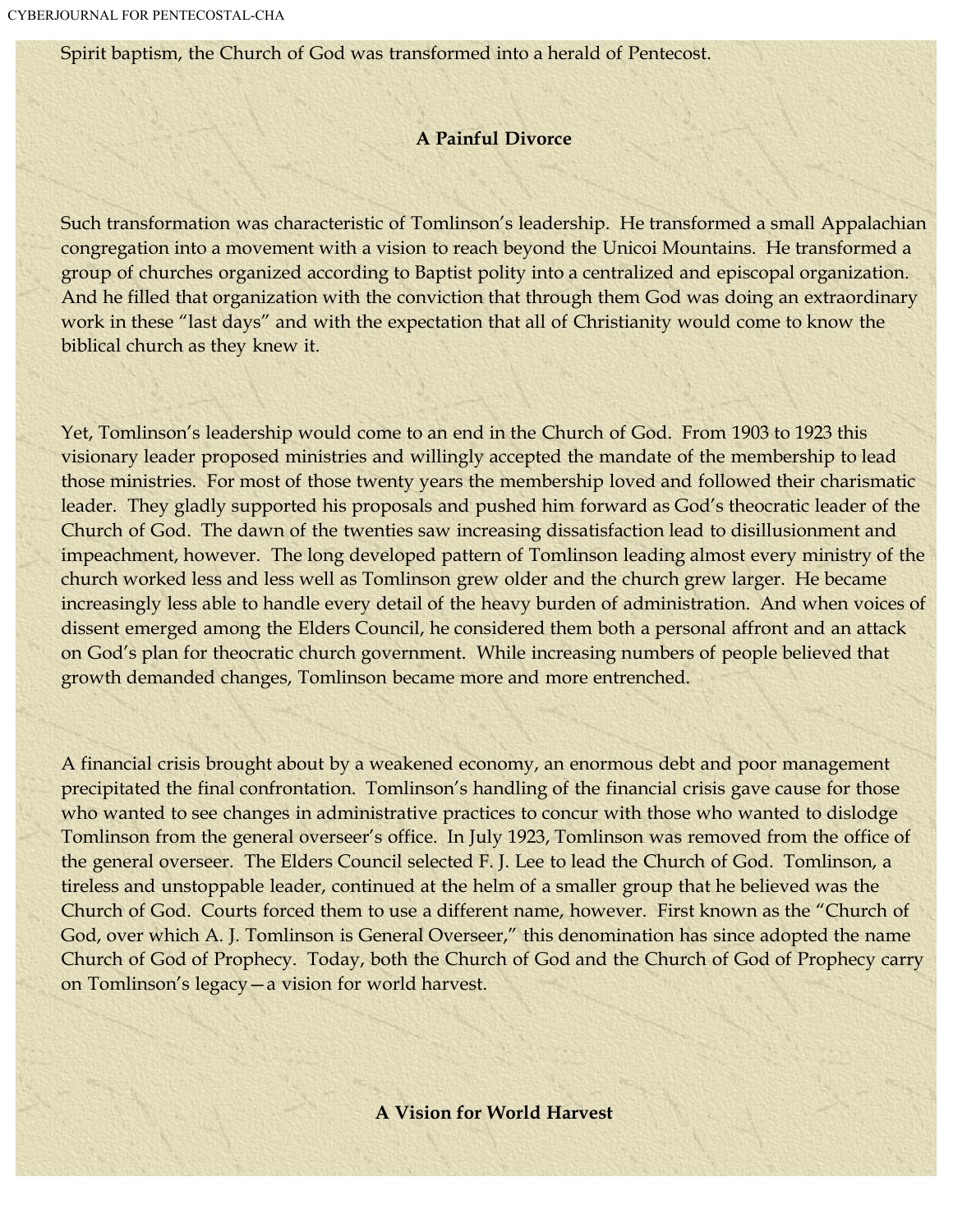As the Church of God became firmly established in Cleveland, Tennessee, leaders began to look outward toward a world harvest. The earliest realization of this vision was in the southeastern United States with successful revivals and resulting congregations in Florida and Alabama. In 1909, Tomlinson had extraordinary success at the Pleasant Grove Campground near Tampa, Florida. While in Florida, Tomlinson received into the Church of God several ministers who would provide leadership in the following decades. Among them were native Bahamians Edmond and Rebecca Barr, who received the baptism with the Holy Spirit during that meeting, and a retired Methodist minister, R. M. Evans. In November the Barrs set sail for their homeland, becoming the first Church of God ministers to take the gospel outside the United States. After selling his own possessions to finance the trip, R. M. Evans joined the Barrs in the Bahama Islands in January 1910. His wife and the young Carl M. Padgett accompanied him. Thus, Evans became the first Church of God missionary to take the gospel from homeland to foreign soil.

Church of God missions activity remained largely unorganized for several years. There were few resources and even Herculean efforts appear small by today's standards. Most early Church of God missionaries were independent pioneers. Charles W. Conn accurately described the "primitive period" of Pentecostal missions as a time when missionaries often went on their own without the sponsorship of denominational boards. They frequently represented the Pentecostal message rather than any one organization and corresponded with several groups and publications in order to establish adequate support. During this period, the Church of God supported several such missionaries with offerings, prayers and reports in *The Evening Light and Church of God Evangel*. Besides the work in the Bahamas, these included Sarah A. Smith in Nikhela, Egypt, Lillian Trasher in Assiout, Egypt and Lucy M. Leatherman in Latin America.<sup>[\[19\]](#page-30-3)</sup>

<span id="page-10-0"></span>Other Church of God missionaries followed the example of Evans. Sam C. Perry took the Pentecostal message to Cuba in 1910. Brinson and Jennie Rushin traveled to China in 1914. F. L. Ryder sailed to the Virgin Islands where he established a church before traveling on to South America in 1917. Key missions efforts included Maria Atkinson to Mexico in 1931 and Herman Lauster to his home in Germany in 1936. Robert F. Cook brought his mission in India into the Church of God in 1936, and Paul C. Pitt's mission in China came into the Church of God in 1937. Then Edmond and Pearl Stark took the Church of God to Angola in 1938. When Edmond became stricken with malaria and died, the burden for Angola was not buried with him. Pearl Stark returned to Angola in 1947 to minister the gospel alone.

Despite the inauspicious beginning of Church of God world missions, both fund raising and organizational structures gradually developed. The first recorded local church missions offering was \$7.00 received in the Arcadia, Florida, church in April 1910. The first Assembly offering for missions was \$21.05 received in 1911 to send to Evans in the Bahama Islands. The 1913 Assembly discussed a systematic blueprint to raise missions offerings, and the church selected F. J. Lee as general missions treasurer after the approval of the plan in 1914. This initial strategy called for local churches to receive monthly offerings and for pastors to emphasize the cause of missions. It was modified in 1927 by a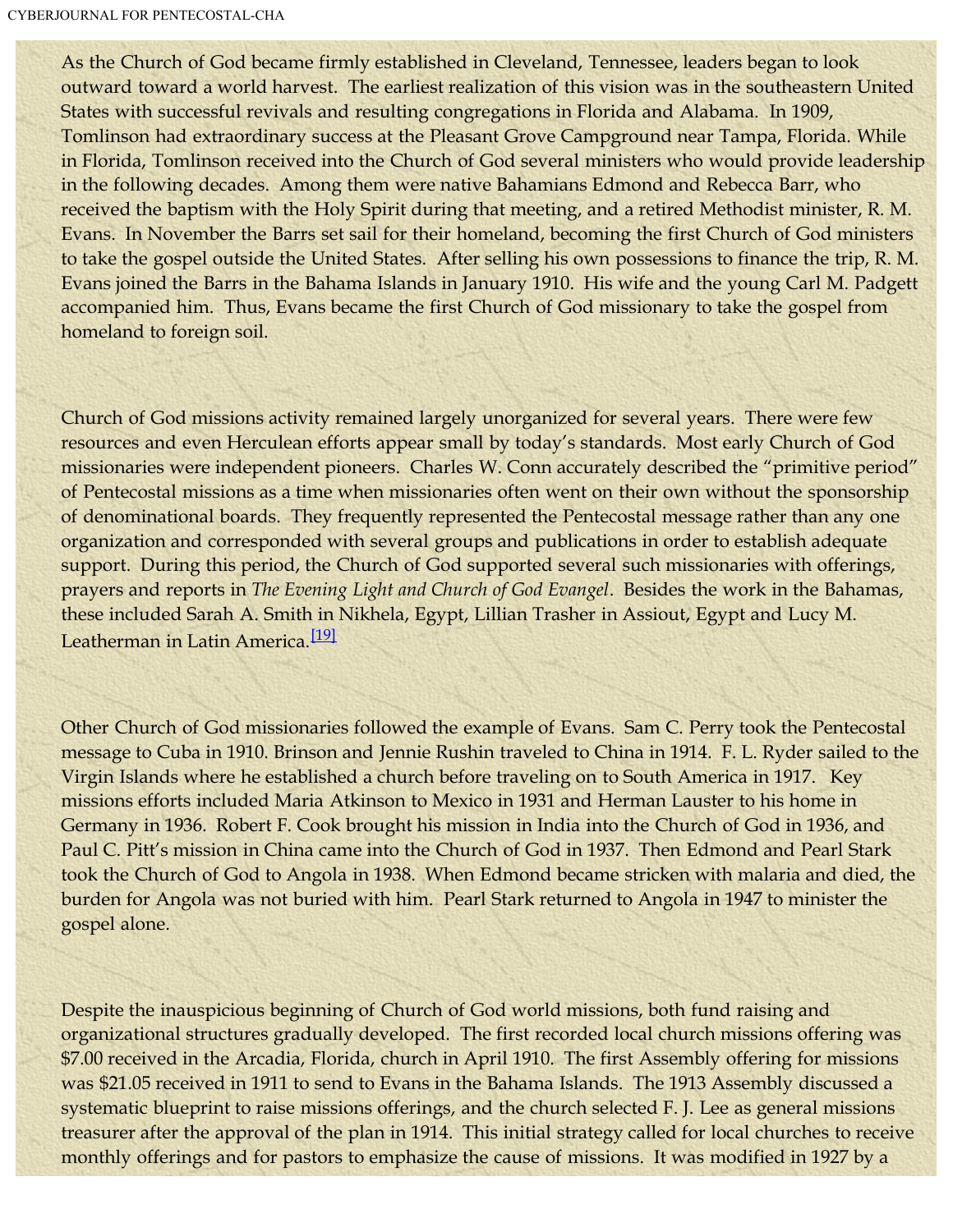mandate for all local churches to raise offerings equal to five percent of their tithes with these moneys divided between home and world missions.

Beginning in 1911, each Assembly included a Missions Committee to make recommendations regarding home and world missions. In 1926, this was changed to a standing board in order to further the work of foreign missions. Then in 1936, the Church of God appointed J. H. Ingram as a Foreign Missions Field Representative. That year, Ingram took a "Golden Jubilee Tour" to commemorate the fiftieth anniversary of the Church of God and traveled 44,000 miles visiting thirty-one countries and colonies. Later M. P. Cross became the first full-time World Missions Executive Secretary in 1942, and the church began appointing Area Superintendents in 1945, including Carl J. Hughes as Superintendent of Bermuda and the West Indies and Vessie D. Hargrave as Superintendent of Latin America. Further progress in 1945 included the establishment of a Spanish edition of the *Church of God Evangel*, *El Evangelio de la Iglesia de Dios* as well as the appointment of the first full-time Missions Representative, Johnnie M. Owens, who traveled the United States promoting world missions. Partnership with the Church of God Youth and Christian Education Department led to the establishment of Youth World Evangelism Appeal in 1957 (now Youth World Evangelism Action). Each year, Church of God youth tackle an important project such as building facilities for missionary training centers, local churches or educational institutions.

In 1964, giving to Church of God world missions reached over one million dollars for a single year. By 1981, the giving of Youth World Evangelism Action alone exceeded one million dollars in one year. Such sacrifice at home and abroad brought substantial growth to the Church of God. Indeed, the year 1966 witnessed membership in missions areas surpass that of the United States and Canada. In the fall of 1997, the ministry of Church of God world missions included over 3,831,000 members, 23,000 ministers, 20,000 churches and 7,400 preaching stations in 137 countries other than the United States and Canada.<sup>[\[20\]](#page-30-4)</sup>

<span id="page-11-0"></span>Part of the growth of the Church of God around the world has come through partnerships by way of affiliation and amalgamation with national churches. For example, the Apostolic Church of God in Romania began in 1922 after Persida Bradin was miraculously healed and George Bradin received two brochures published by the Church of God. The Bradins established a church in their home predicated on the doctrines of the Church of God in the United States but had little contact with the Clevelandbased fellowship. Despite early persecution, the church in Romania grew from its initial eight members. With the fall of communism came rapid growth resulting in 450,000 baptized believers by 1997 when they celebrated their seventy-fifth anniversary. Ties were reestablished with the Cleveland offices in 1980. In addition to 2,068 churches, the Apostolic Church of God in Romania supports two theological seminaries, two two-year colleges and four high schools.<sup>[\[21\]](#page-30-5)</sup>

<span id="page-11-1"></span>Other partnerships include amalgamation with the Full Gospel Church of God in Southern Africa in 1951 and the Bethel Full Gospel Church in Indonesia in 1967, which now has a membership of 1.3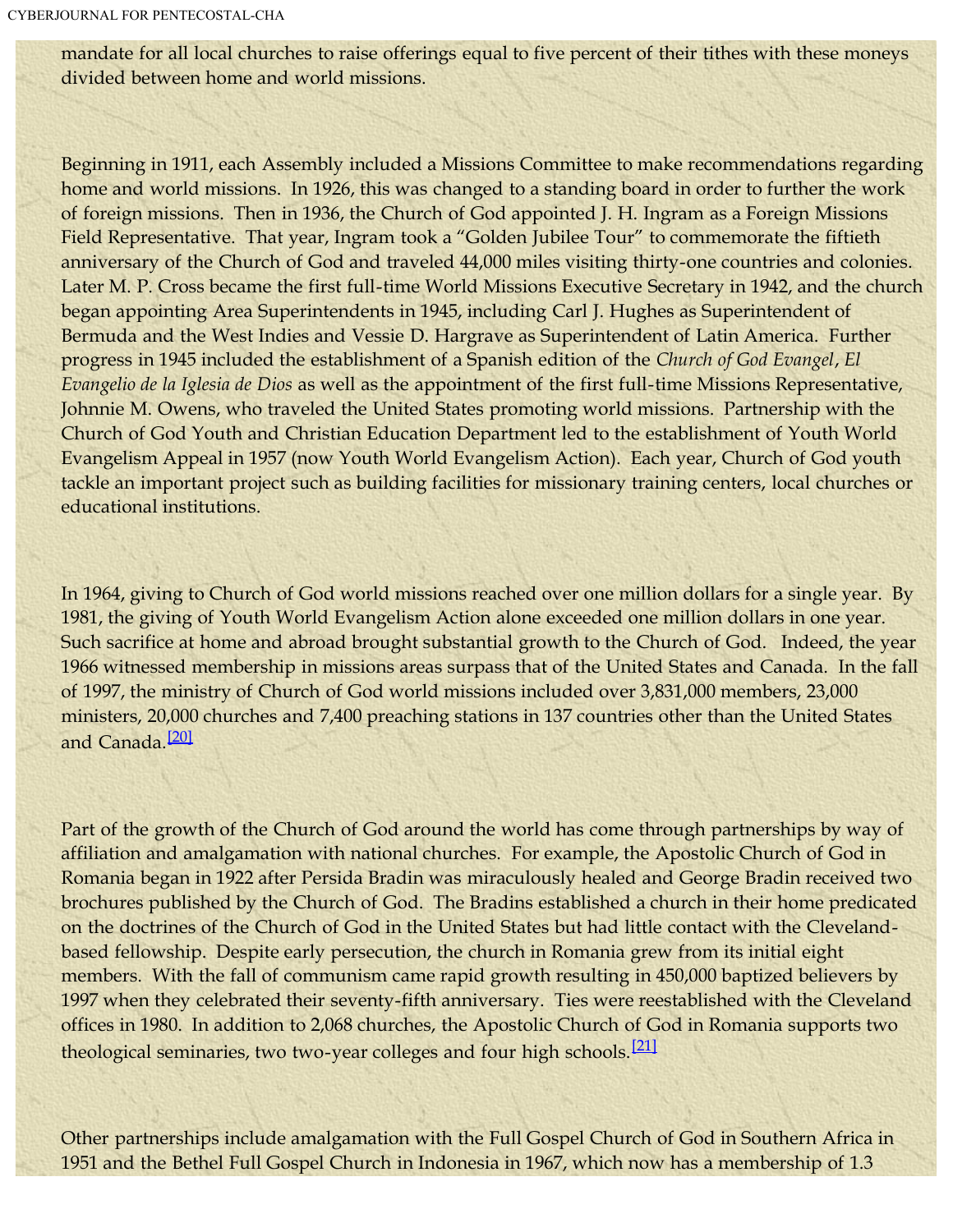million. Recent alliances were reached with the Latvian Pentecostal Union and the Full Gospel Church of Vietnam in 1995.

The vision for world harvest has long been more than just a North American vision. Today many nations send missionaries to countries other than their own. Among innumerable efforts Korean missionaries have established the Church of God in Nepal, South Americans have sent missionaries to Russia, Indonesians have planted churches in China, and Word for the World, a Church of God ministry in the Philippines, has established churches in over ten nations, including the United States.

#### **A Strong Foundation**

A strong foundation undergirds this herald of Pentecost with a vision for world harvest. Sound biblical doctrine and the practical expression of Christian service have characterized the ministry of the Church of God, and a variety of ministries have developed and expanded from the earliest Assemblies. Some of these ministries include publishing, media, education, benevolence, specialized ministries to youth, Christian educators, women, military and clergy as well as evangelism in the United States and around the world.

#### **Sound Biblical Doctrine**

Although Spurling and other early leaders rejected Christianity based on human creeds, they were not libertine in their theology. They resolutely believed that the New Testament held all that was necessary to know and serve Christ and that Spirit-led individuals in Christian community could interpret and understand biblical truth. Yet, they were convinced that any creedal statement of that truth was bound to be fallible and lead to division rather than Christian union. With roots deeply anchored in Protestant and Anabaptist theology, the earliest known covenant accentuated the New Testament as "the only infallible rule of faith and practice." According to Spurling, the 1895 basis of union rejected creeds and accepted

the law of love instead of faith, faith in Christ being the only faith required in the gospel and love being the commandment of Christ, by which we should know each other as His disciples.

 We further agree that the New Testament contains all things necessary for salvation and church government. So all dealings must be on gospel principles. Baptism, the Lord's supper and feet-washing, as taught in the Scriptures and that each member shall have equal rights and privileges to read, believe and practice for themselves in all matters of religion that may not prove contrary to the law of love or the true spirit of Christianity. We invite to union and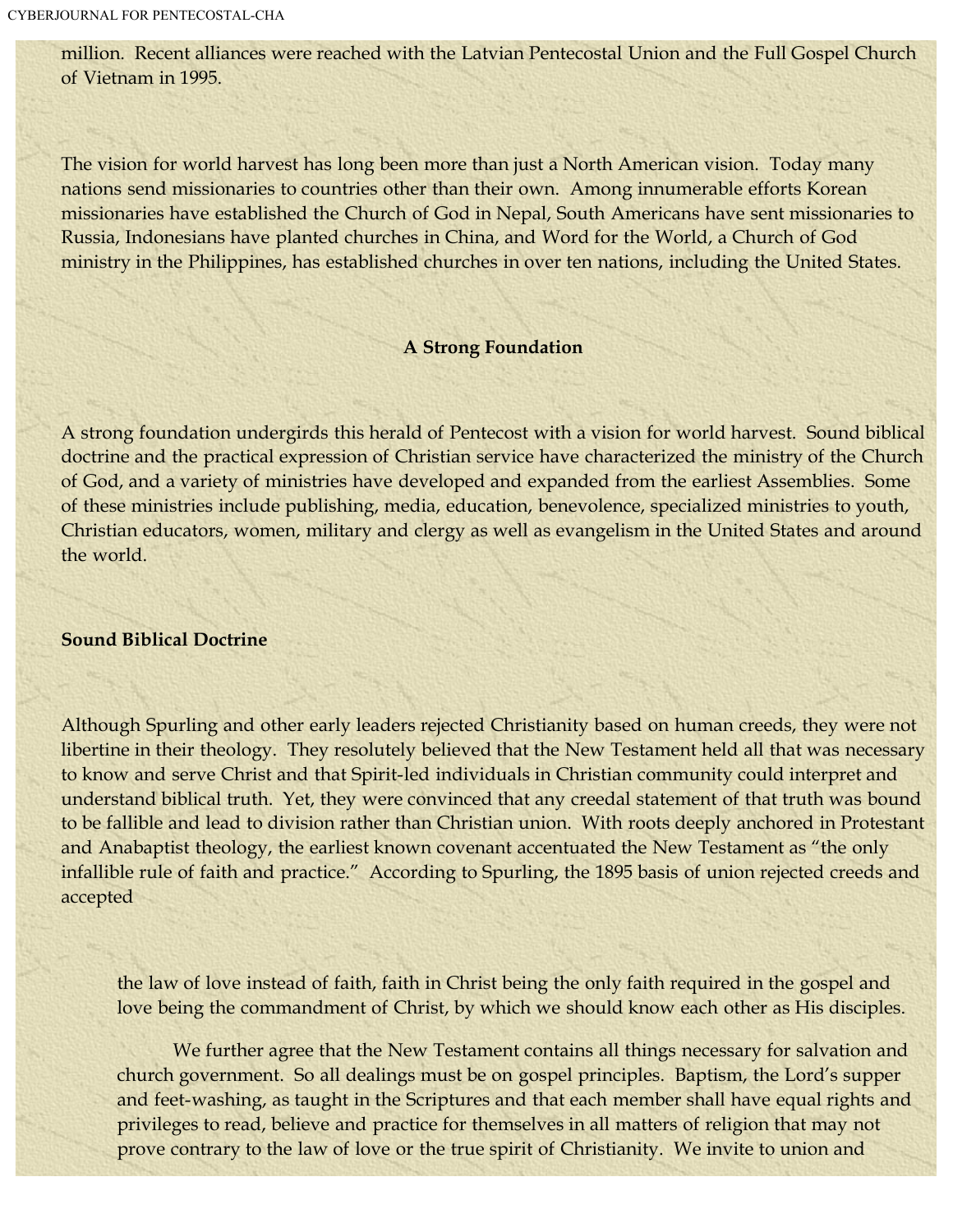fellowship all persons who avow faith in Christ and love to God and His people and a willingness to live a Christian life so as not to dishonor the cause of Christ, and we exclude only for known violations of God's Word or commands.[\[22\]](#page-30-6)

<span id="page-13-1"></span><span id="page-13-0"></span>In succeeding years, the sentiment of this early statement continued to guide the theological life of the movement. Occasionally, needs for further statements arose in the on-going life of the church, however. In 1910, the Assembly appointed a committee to prepare examination questions and biblical references for ministerial candidates.<sup>[\[23\]](#page-30-7)</sup> Later that year, Tomlinson published the work of this committee under the title "The Church of God." Noting that the church stood for "the whole Bible rightly divided" with the New Testament as the only rule for faith and government, the article listed "some of the teaching that is made prominent." This list of twenty-five items included basic statements and scriptural references. Some of these statements focused on Christian doctrine such as "Repentance: Mark 1:15, Luke 13:3, Acts 3:19." Other statements highlighted the Christian life as they believed it should be lived such as "Total abstinence from all liquor or strong drinks: Prov. 20:1, Prov. 23:29-32, Isa. 28:7, I Cor. 5:11, 1 Cor. 6:10, Gal. 5:21." These statements clearly were not meant to serve as a creed or to be an exhaustive list of all that Church of God people believed.<sup>[\[24\]](#page-30-8)</sup>

<span id="page-13-3"></span><span id="page-13-2"></span>The 1912 Assembly discussed these statements at length. Following some minor changes, such as dropping the word immersion from the statement on water baptism because it is not found in the Bible, they recommended that the "teachings" be reprinted.<sup>[\[25\]](#page-30-9)</sup> These teachings have remained an important statement of Biblical doctrine and practice for the Church of God. From time to time, the church has amended the list as weighty issues emerged in the life of the denomination. In 1988 the Assembly highlighted Christian lifestyle by changing statements on the Christian life to proactive declarations on spiritual example, moral purity, personal integrity, family responsibility, behavioral temperance, modest appearance and social obligation.<sup>[\[26\]](#page-30-10)</sup>

<span id="page-13-4"></span>The historic anti-creedal approach of the Church of God has allowed for the development of some diversity on theological matters. This has been especially true regarding the doctrine of sanctification. Early leaders of the movement were clearly Wesleyan-holiness in belief and practice—espousing the belief in a subsequent work of grace that cleansed the believer from the roots of sin. Yet, these leaders preached about the practice of a holy lifestyle more than they preached about the finer points of their theology. Consequently the Church of God accepted within its membership and ministry those who held to the "Finished Work" doctrine of sanctification.

<span id="page-13-5"></span>In the 1940s deep division arose between proponents of differing views of sanctification. Charles W. Conn characterized the ensuing debate as "centered not so much on the reality of sanctification as on the time and process of its inception in the human heart. Some held vigorously that it is an instantaneous or 'definite,' work of grace, and others believed it to be continual and progressive."<sup>[\[27\]](#page-30-11)</sup>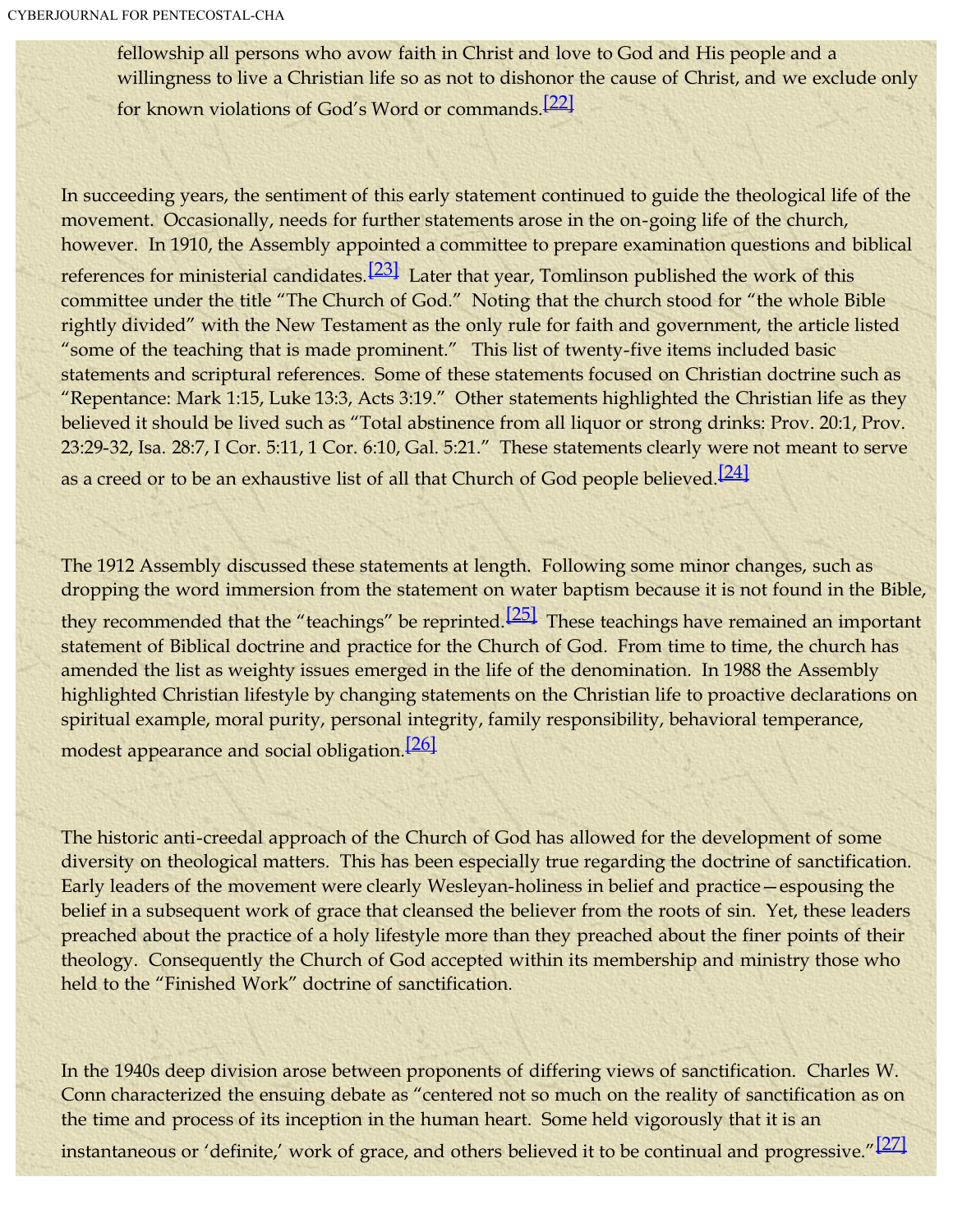In the midst of this debate, the church saw the need for a clarifying statement of faith and adopted the following Declaration of Faith in 1948.

## **DECLARATION OF FAITH**

We believe:

1. In the verbal inspiration of the Bible.

2. In one God eternally existing in three persons; namely, the Father, Son and Holy Ghost.

3. That Jesus Christ is the only begotten son of the Father, conceived of the Holy Ghost, and born of the Virgin Mary. That Jesus was crucified, buried, and raised from the dead. That he ascended to heaven and is today at the right hand of the Father as the Intercessor.

4. That all have sinned and come short of the glory of God and that repentance is commanded of God for all and necessary for forgiveness of sins.

5. That justification, regeneration, and the new birth are wrought by faith in the blood

of Jesus Christ.

6. In sanctification subsequent to the new birth, through faith in the blood of Christ; through the Word, and by the Holy Ghost.

7. Holiness to be God's standard of living for His people.

8. In the baptism of the Holy Ghost subsequent to a clean heart.

9. In speaking with other tongues as the Spirit gives utterance and that it is the initial evidence of the baptism in the Holy Ghost.

10. In water baptism by immersion, and all who repent should be baptized in the name of the Father, and of the Son, and of the Holy Ghost.

11. Divine healing is provided for all in the Atonement.

12. In the Lord's Supper and washing of the saints' feet.

13. In the premillennial second coming of Jesus. First, to resurrect the righteous dead and to catch away the living saints to Him in the air. Second, to reign on the earth a thousand years.

14. In the bodily resurrection; eternal life for the righteous, and eternal punishment for the wicked.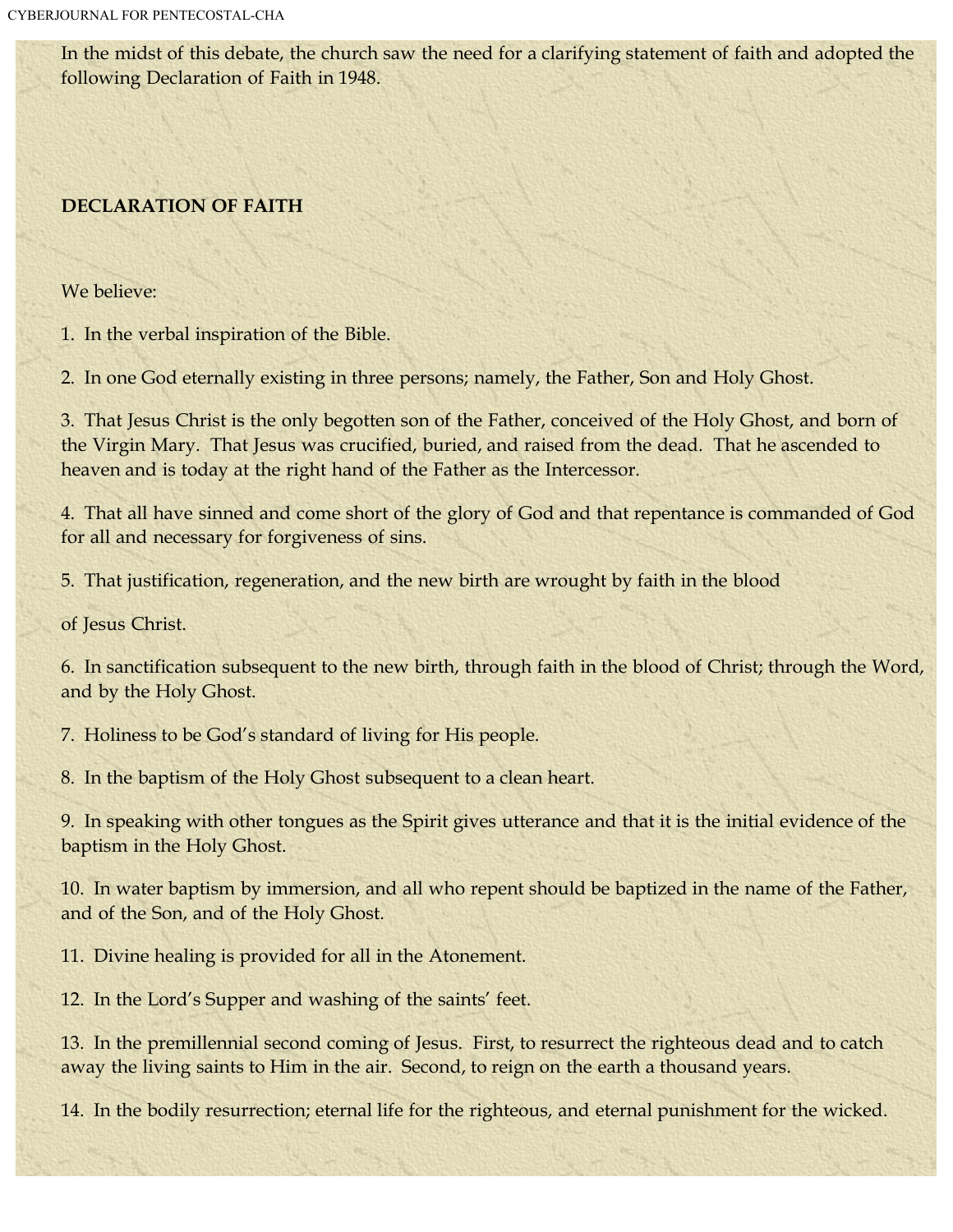<span id="page-15-0"></span>This declaration was not considered a new doctrine or an exhaustive creed but simply a statement of what the church had always believed was taught in the New Testament. The language on sanctification remained Wesleyan-holiness, but the church allowed individuals the right to interpret "subsequent" as logical rather than temporal.<sup>[\[28\]](#page-30-12)</sup>

#### **Publishing and Media Ministries**

Publishing was an ongoing interest of A. J. Tomlinson well before he received the right hand of fellowship from the Holiness Church at Camp Creek. Newspapers and religious periodicals filled the silent days before the advent of radio and television, and Tomlinson recognized that the printed word was the lifeline for many successful ministries. Following his 1901 four-page leaflet *Samson's Foxes*, Tomlinson inaugurated a second paper in January 1904 called *The Way* based on Jesus' statement, "I am the way." Tomlinson and M. S. Lemons edited this publication, which featured articles, sermons and poetry on holiness. The cost of a subscription was ten cents per year, and the four-page paper continued until September 1905.

Church of God publications began in a rented twenty-by-thirty feet frame building across the street from Tomlinson's home in Cleveland. The church bought the tiny building in 1917 and eventually completed three additions to the original plant. In 1935, the church built a new Publishing House several blocks away on Montgomery Avenue, its present location. The Publishing House erected its current building in 1953 and has expanded the facility several times including the addition of Pathway Bookstore.[\[29\]](#page-30-13)

<span id="page-15-1"></span>March 1, 1910 heralded the first issue of *The Evening Light and Church of God Evangel*, which remains the official voice of the Church of God. The masthead of that first issue included quotations of Acts 2:1, 2:4 and 10:46. The title reflected both the words of Zechariah, "But it shall come to pass that at evening time it shall be light" (14:7), and the church's confidence that they were living in the evening of the gospel age. The Pentecostal light was that evening light sent to provide for the gathering of the final harvest. Tomlinson wrote on page one,

The command to go, the command to evangelize is just as forcible to-day [*sic*] upon us whom the ends of the world have come as it was when first uttered by our Lord and great Head of the Church. They were successful in the morning light. We must be just as much so in the evening light. . . . The Holy Spirit was given to the disciples in the morning to give them power to accomplish just what they did accomplish. He is given to us today for the same purpose. We dare not falter. We dare not quail. We dare not even fear. The time is short. The harvest is ripe. The sickle must be furbished and put into use. The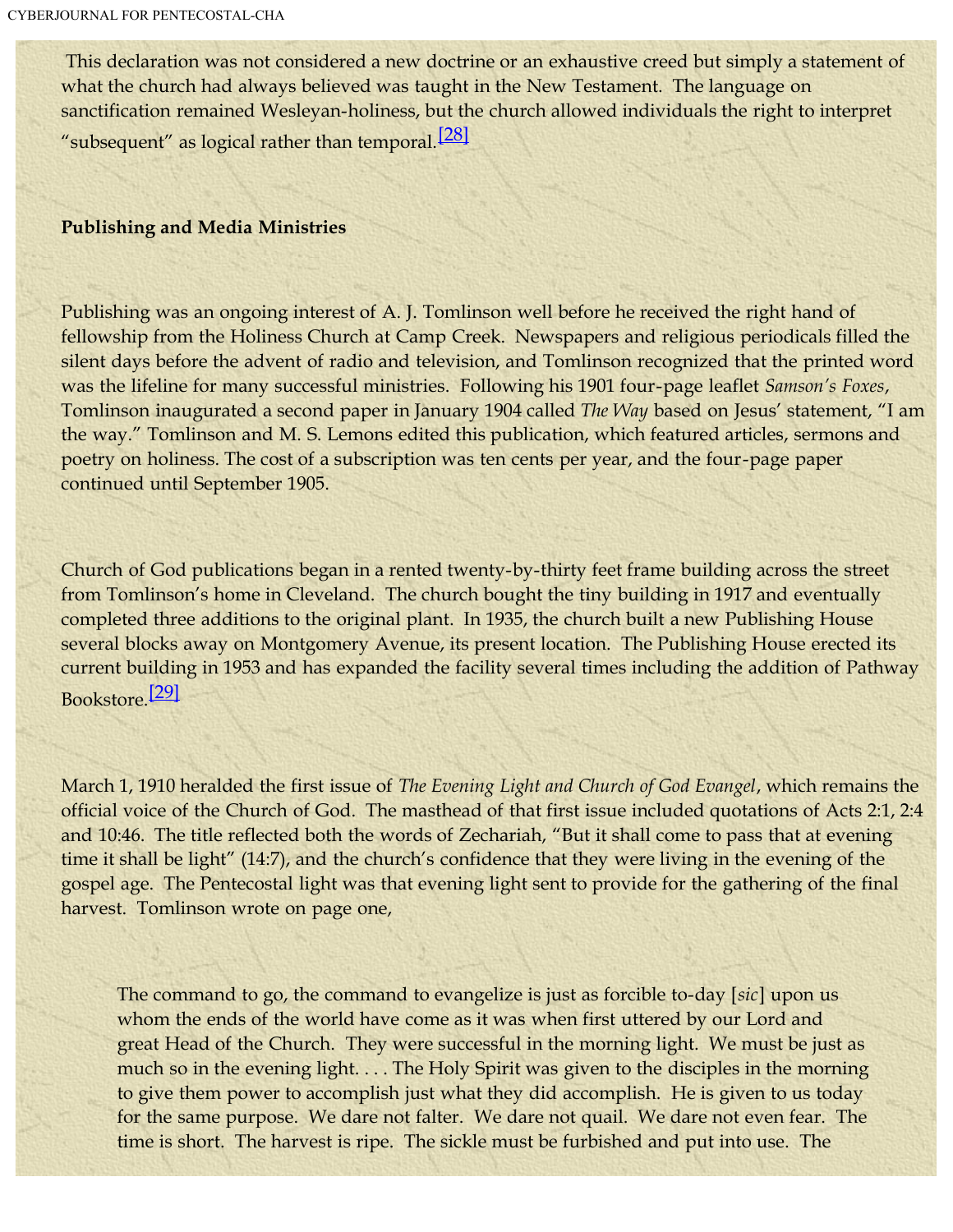# precious fruit of the earth must be reaped. It must be done quickly.<sup>[\[30\]](#page-30-14)</sup>

<span id="page-16-0"></span>Early issues of *The Evening Light and Church of God Evangel* included lead articles by Editor A. J. Tomlinson, editorials, sermons, articles on doctrinal themes, reports of ministry activities and testimonies. It was common for the editor to reprint articles that appeared in other religious periodicals. For example, the first issue published an article by A. J. Gordon, a Baptist minister and missionary, on "God's Tenth." Also in the first issue was a discussion of the latter rain another principal explanation of the Pentecostal movement. Pentecostals noted that the early and latter rains came in Palestine for first the planting and then the final growth of the harvest. Likewise, the Holy Spirit was poured out in the New Testament for the planting of the church and was being poured out in the twentieth century for the final harvest. According to the author, "Since the Pentecostal outpouring of the Spirit in Los Angeles, California, in 1906, it has belted the globe, and is flooding every country on the face of the earth with its power and glory." $\left[ \frac{31}{2} \right]$ 

<span id="page-16-2"></span><span id="page-16-1"></span>The first issue of *The Evening Light and Church of God Evangel* was eight pages and about 8 ½ by 11 inches. The biweekly publication sold for three cents per copy with a one-year subscription costing fifty cents. In 1911 the name was changed to *The Church of God Evangel* as it is today.[\[32\]](#page-30-16) By 1914 the subscription cost had risen to one dollar and the format had changed to the style of a large newspaper. For a time, the *Evangel* was published weekly. Today it is a monthly fourcolor publication with a magazine format.

<span id="page-16-3"></span>Other early Church of God publications included minutes of the Assemblies, tracts and an occasional book such as the 1922 *The Book of Doctrines*, [\[33\]](#page-30-17) which gave a synopsis of doctrine and practice. Additionally, the Publishing House published Sunday school literature and publications for the growing ministries of the church. The work had grown so much by 1916 that the Assembly selected a publishing committee to oversee the publishing interests. A. J. Tomlinson remained the editor until 1922 when the Assembly named J. S. Llewellyn as editor and publisher. In 1956, the Church of God Publishing House began publishing books under the trade name Pathway Press.

Today communicating the gospel takes place in a variety of formats including radio and television. Under General Overseer John C. Jernigan the Church of God broadcast sermons on the radio in the late 1940s from a station near the Mexican border, but this was short-lived. The 1956 Assembly initiated a regular radio program that continues today. *Forward in Faith* first aired December 7, 1958 with announcer Bennie S. Triplett and speaker Earl P. Paulk, Jr. Six stations carried the first broadcast. The program expanded to fifty stations within the first year and is now available in fifteen, twenty-five and thirty-minute formats with Pastor Loran Livingston. A new five-minute daily radio broadcast called *Oasis* began in 1991 with Evangelist Carl Richardson. In recent years *Forward in Faith* has sponsored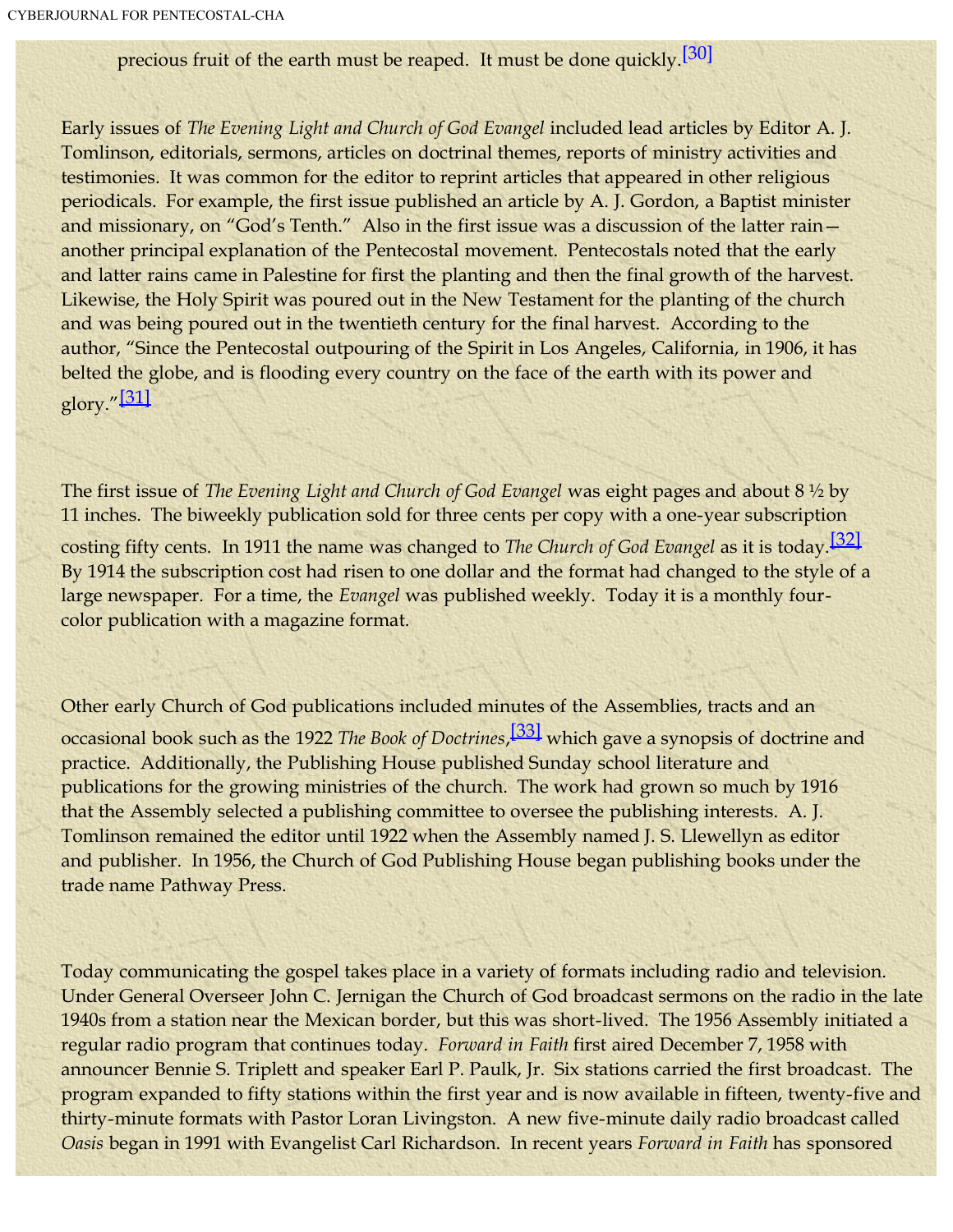<span id="page-17-0"></span>occasional television programs and has led to the development of the Department of Media Ministries.<sup>[\[34\]](#page-30-18)</sup>

#### **Education**

For A. J. Tomlinson, education was important tool for reaping the world harvest. Not only did he have a school for children in his home at Culberson, North Carolina, he also saw the need to prepare men and women for Christian service. In his introduction of the subject to the sixth Assembly in 1911, Tomlinson voiced, in his colorful style, the need for such a preparatory school.

Eleventh hour laborers are needed, and there are such lying around because no man has hired them. This class ought to be picked up and sent into the vineyard, and they might be able to carry in to the Master of the vineyard a basket of large luscious grapes that otherwise would be lost. . . . A few months training would be of great value to workers who have just enlisted in the service.  $[35]$ 

<span id="page-17-1"></span>The minutes recorded an enthusiastic response, and the Assembly appointed committees to find a location, to serve as trustees and to serve as an education board.

For the next several years, discussions of costs, location and facilities occupied those interested in a school. Yet, because no action had been taken, at the thirteenth Assembly in 1917 Tomlinson pleaded once again for a school, suggesting that some Church of God people were going to other schools and consequently losing their "fiery zeal." In response to Tomlinson, a Committee on the Bible Training School resolved to open a school in Cleveland with Tomlinson as superintendent.

<span id="page-17-2"></span>The first class of the Church of God Bible Training School met on January 1, 1918. The teacher was Nora Chambers, a licensed evangelist who had been working in the Publishing House as a proofreader. Chambers had attended Holmes College of the Bible in South Carolina and was one of the most educated ministers in the Church of God at that time. Twelve students began and six completed the first three-month term. They paid one dollar per week for tuition and studied the Bible, *Hurlbut's Teacher-Training Lessons*, geography, spelling, English and music.[\[36\]](#page-31-1) The Bible Training School was renamed Lee College in 1947 after F. J. Lee, who served as both the second superintendent of the school and the second general overseer of the denomination. The College added a liberal arts program in 1968 and achieved university status in 1997. Lee University continues to expand its programs, currently offering graduate studies in church music, education, liberal arts and counseling psychology.

Other educational ministries of the Church of God have included several Bible schools and a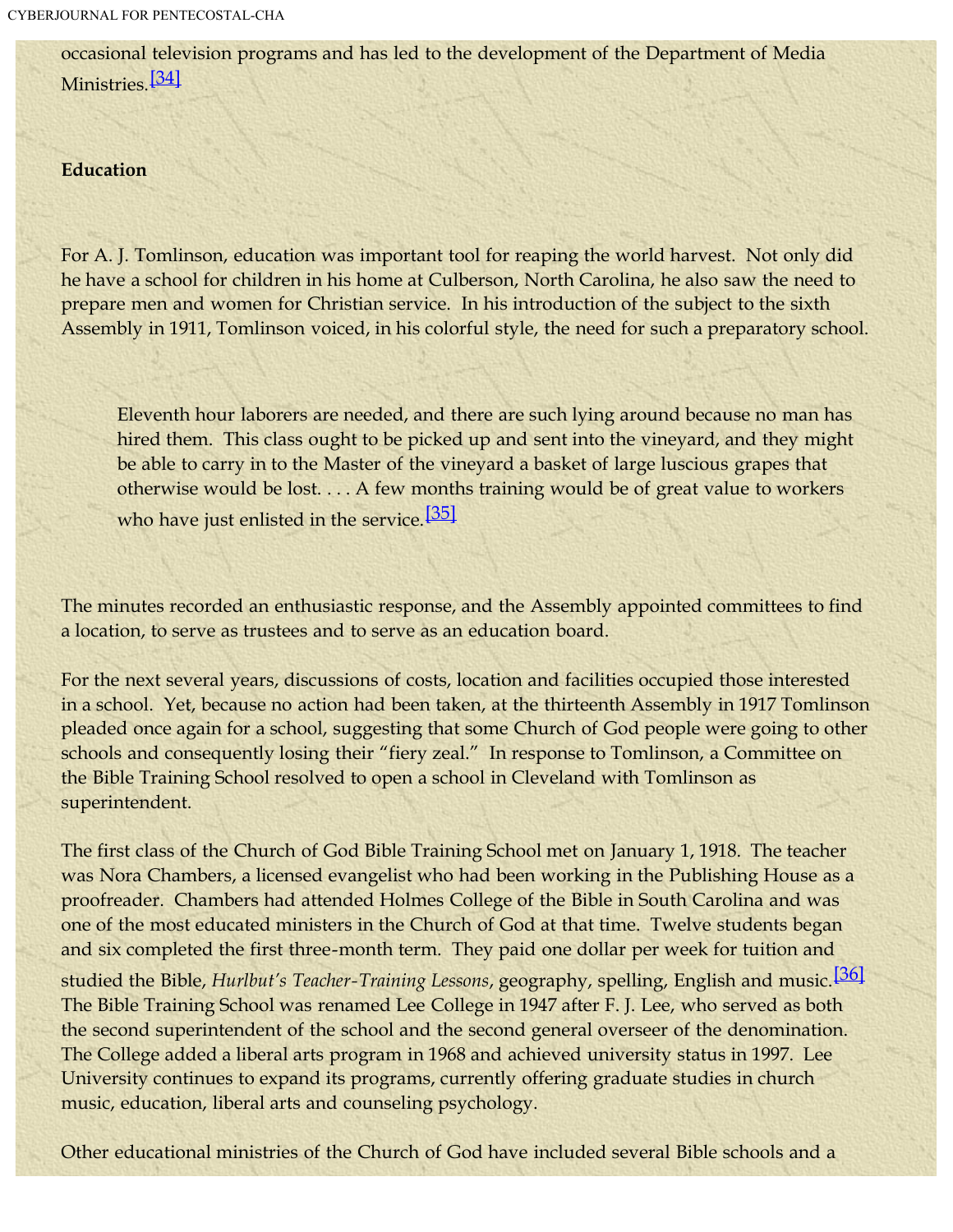Theological Seminary in North America as well as numerous schools around the world. Following successful Bible courses under the direction of Pastor Frank Lemons in Lemmon, South Dakota, State Overseer Paul H. Walker asked the 1934 Assembly for permission to establish a permanent school in the Northwest due to the distance to the Bible Training School in Cleveland. With permission granted, the second term of Northwest Bible and Music Academy began in 1935. When the Church of God purchased a campground in Minot, North Dakota, the school moved to those facilities. Later renamed Northwest Bible College, the school operated until 1987. Pacific Northwest Bible School was established in Yakima, Washington, in 1944 but closed after only three years. In 1949 reorganization took place in Pasadena, California, under the name West Coast Bible School. It was relocated to Fresno, California, in 1950<sup>[\[37\]](#page-31-2)</sup> and operated until 1992. Ministerial training in the western United States currently includes the Western School of Christian Ministries as well as Church of God affiliation with Patten College in Oakland, California. Evangelist Bebe Patten had founded Patten College as the Oakland Bible

<span id="page-18-1"></span><span id="page-18-0"></span>Institute following a nineteen-week evangelistic crusade in Oakland in 1944.<sup>[\[38\]](#page-31-3)</sup>

Three additional Church of God Bible schools operate in North America. In the Northwest, J. W. Bruce served as the first president of International Bible College founded in 1936 in Consul, Saskatchewan (now located in Moose Jaw). Situated in the southern United States, the International Preparatory Institute began in San Antonio, Texas, in 1947 as a training center for Latin American missionaries. Vessie D. Hargrave was the founder and first president. Its closure in 1954 was followed by the opening of the Spanish Institute of Ministries in Houston in 1975, which was merged with West Coast Christian College in 1983. The Institute found itself without a home when West Coast was closed in 1992, but reopened in 1994 in Dallas, Texas, as the Hispanic Institute of Ministry under the leadership of President Isaias Robles. In the eastern United States, following over twenty-five years of operating a Summer Music and Bible Institute, the ministers of North Carolina established East Coast Bible College in Charlotte in 1976. George D. Voorhis served as the first president.<sup>[\[39\]](#page-31-4)</sup>

<span id="page-18-2"></span>Graduate ministerial training began in 1975 with the establishment of the Church of God Graduate School of Christian Ministries in Cleveland. Now called the Church of God Theological Seminary, the first president was General Overseer Wade H. Horton, and R. Hollis Gause served as the first dean. Other schools offering graduate ministerial training include: the Gereja Bethel Seminary in Jakarta, Indonesia; Asian School of Christian Ministries in Manila, Philippines; Han Young Theological University in Seoul, Korea; Seminario Biblico Mexicano in Hermosillo, Sonora, Mexico; Colegio Biblico Pentecostal in St. Just, Puerto Rico; and the Seminario Ministerial Sudamericano in Quito, Ecuador.<sup>[\[40\]](#page-31-5)</sup>

<span id="page-18-4"></span><span id="page-18-3"></span>In addition to those offering graduate training, the Church of God operates seventy-four Bible schools and training programs outside the United States. $[41]$ 

The flagship of non-residential training for the Church of God is the Ministerial Internship Program.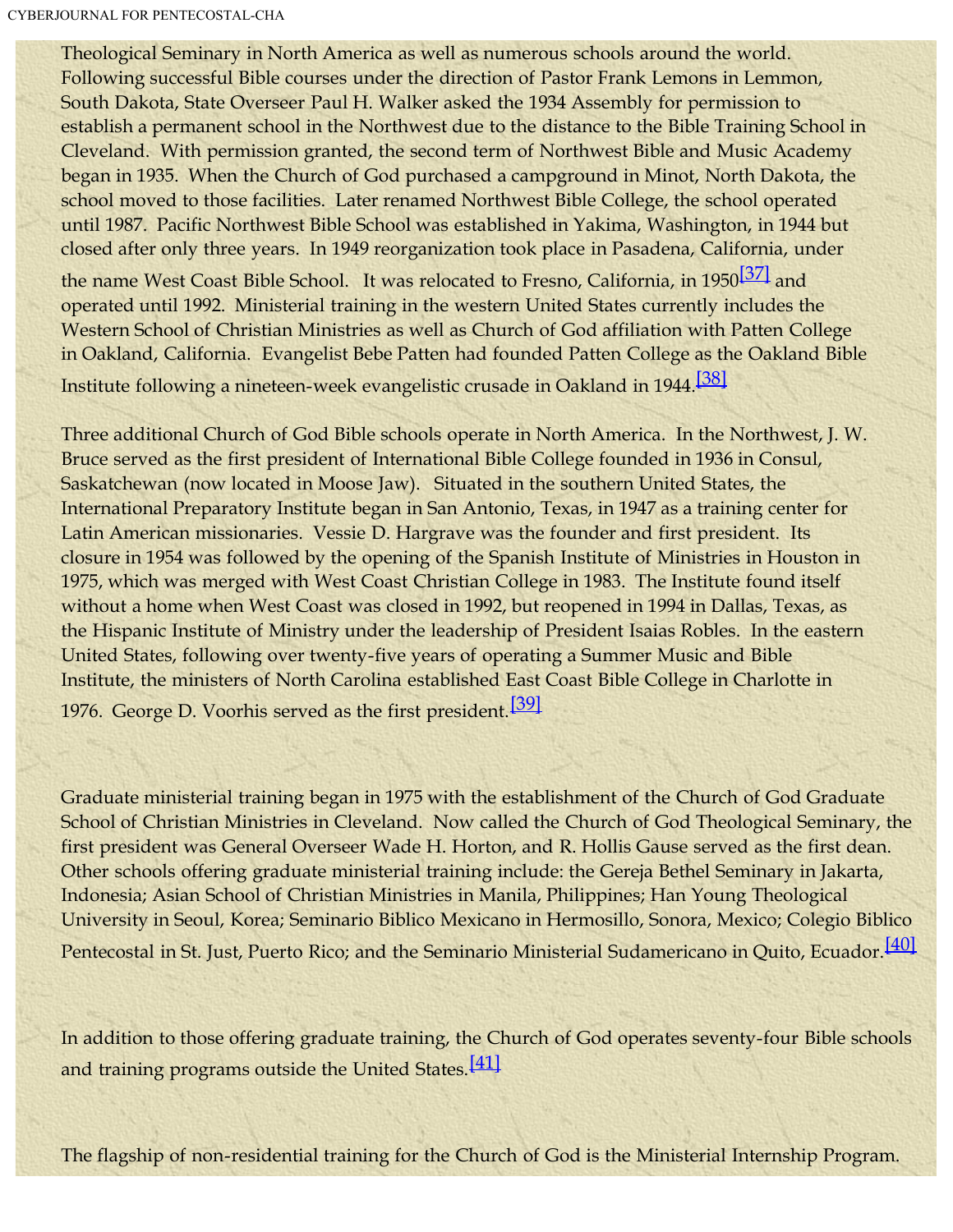Robert E. Fisher originated this combination of practical and academic study while serving as state overseer of Hawaii in 1970, and the General Assembly adopted the concept in 1978. Since 1982 the church has required the completion of MIP for advancement to the rank of Licensed Minister. By 1996

<span id="page-19-0"></span>the program was operating in twenty-eight countries and in six languages.<sup>[\[42\]](#page-31-7)</sup> When the General Assembly adopted the MIP, the General Board of Education, which had been established in 1968, administered the program. Today the Office of Ministerial Development coordinates this expanding program along with licensure resources and other development opportunities such as Ministerial Development Institutes.

## **Benevolence**

Although the Church of God did not establish a comprehensive Department of Benevolence until 1974, caring for the needy has always been a natural characteristic of holiness, Spirit-filled people. Tomlinson provided food and clothing for the students attending school in his home in 1900. In a letter printed in the first issue of *The Evening Light and Church of God Evangel*, W. F. Bryant revealed his

<span id="page-19-2"></span><span id="page-19-1"></span>custom of taking clothing to the barefooted needy in the Tellico Mountains of eastern Tennessee.<sup>[\[43\]](#page-31-8)</sup> In 1902 Tomlinson attempted to establish an orphanage in Culberson, and in Cleveland Bryant followed suit in 1911. In 1910, missionary Lillian Trasher went to Egypt and founded an orphanage in Assiout. Writing about the meager resources available, Trasher wrote to *Church of God Evangel* readers, "I now have 51 little orphans, many of whom are saved, and the rest are babies which I believe God will save as they grow older."<sup>[\[44\]](#page-31-9)</sup> Unfortunately the Church of God was unable to provide adequate resources and lost its connection with Trasher and her ministry. In another effort, Eustis, Florida, was the home of an orphanage established by Bishops J. H. Curry and N. S. Marcelle in 1920. It survived only a few years due to a shortage of funds, however.

With the outbreak of an international influenza epidemic in 1918, many of the world's children were left without mothers, fathers or both. Tomlinson challenged the 1919 Assembly to respond to the needs of these children, and Orphanage No. 1 was opened in Cleveland on December 17,1920. Mrs. Lillian Kinsey was the first matron, and four children soon called the modest, frame house their home. Orphanage No. 2 and Orphanage No. 3 opened their doors in the two succeeding years. Today the campus of the Church of God Home for Children occupies sixty-four acres in Sevierville, Tennessee, near the Great Smoky Mountains National Park.<sup>[\[45\]](#page-31-10)</sup>

<span id="page-19-3"></span>Since the Home for Children board was reorganized as the Department of Benevolence under Director W. J. Brown, it has undertaken a significant expansion of its ministries. In 1987, the department opened both Covenant Place, a home for unmarried pregnant teenagers, and the Crowley Center for Abused Children in Sevierville. New River Ranch, a West Virginia ministry for troubled teens, opened the following year. Additionally, the department instituted the Heart of Florida Youth Ranch in 1990 and launched Operation Compassion in 1994. Operation Compassion focuses on ministry to the elderly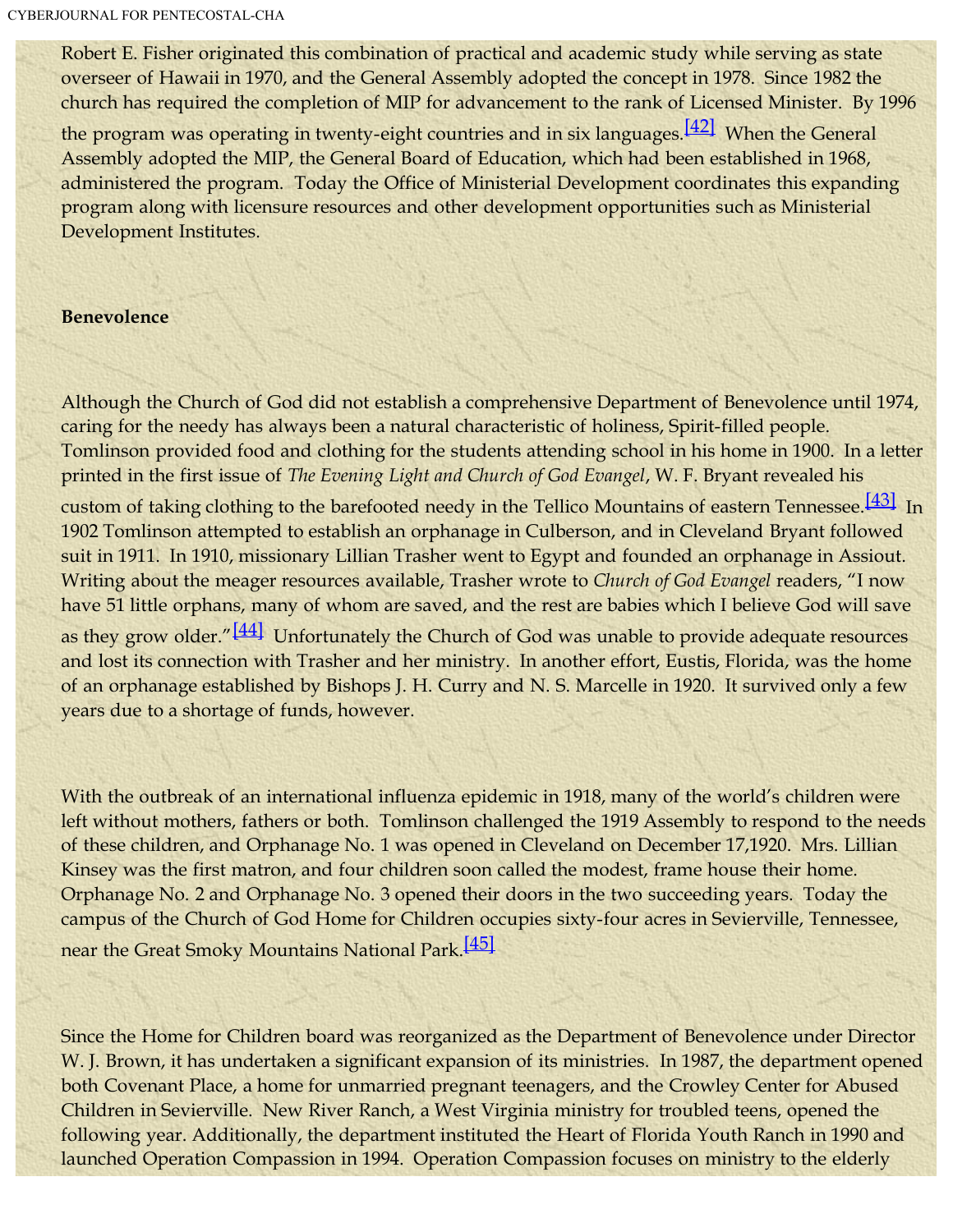<span id="page-20-0"></span>and the hungry.<sup>[\[46\]](#page-31-11)</sup>

#### **Youth and Christian Education**

Children, youth and Christian discipleship have been at the center of the Church of God's heart for ministry from the first Assembly in 1906. Speakers at that meeting highlighted the importance of both family worship and Sunday school. According to the Assembly, daily family worship was an essential component of Christian discipleship, and Sunday schools helped to elevate the morals of communities as well as instruct children in Word and worship. Further, the Assembly recognized that Sunday schools could be a vehicle to establish new churches. $[47]$ 

<span id="page-20-2"></span><span id="page-20-1"></span>The Reverend Lettie Cross preached the first Assembly youth service in 1924. Concerned about the "foolishness and frivolity" of youth in his day, General Overseer Lee asked Cross to preach on the topic "Should Young People Be Sober-minded?"<sup>[\[48\]](#page-31-13)</sup> Although local and regional ministry to youth occurred in various places, the church was slow to form a general youth ministry. Advocates such as Alda B. Harrison (1877-1959), whose local Young People's Mission Band was successful in Cleveland, regularly championed the organization of a general church ministry. In 1929, with ideas and encouragement from several areas of the country, the church created the Young People's Endeavor.

Harrison was directly involved in another important ministry to youth that was born in 1929. The wife of a Presbyterian minister, Harrison received her Spirit baptism under the ministry of F. M. Britton while visiting Florida's Pleasant Grove camp meeting. Becoming a member of the Church of God three years later, she fulfilled God's call on her life by serving in the Presbyterian churches wherever her husband was pastor and by finding ways to minister to Church of God young people. From her Presbyterian manse, she established *The Lighted Pathway*, a magazine for Church of God youth. Full of inspirational features for the family, *The Lighted Pathway* ministered to generations of Church of God young people until its discontinuation in 1990.<sup>[\[49\]](#page-31-14)</sup>

<span id="page-20-3"></span>The church took immense strides in 1946 when it forged a National Youth Department with Ralph E. Williams as director. Then in 1948 the work of the Sunday school was added to the responsibilities of the youth director. Known as the Department of Youth and Christian Education,<sup>[\[50\]](#page-0-0)</sup> today's department provides materials and training for Christian educators, Sunday schools and family ministries such as Family Training Hour as well as resources for youth ministry.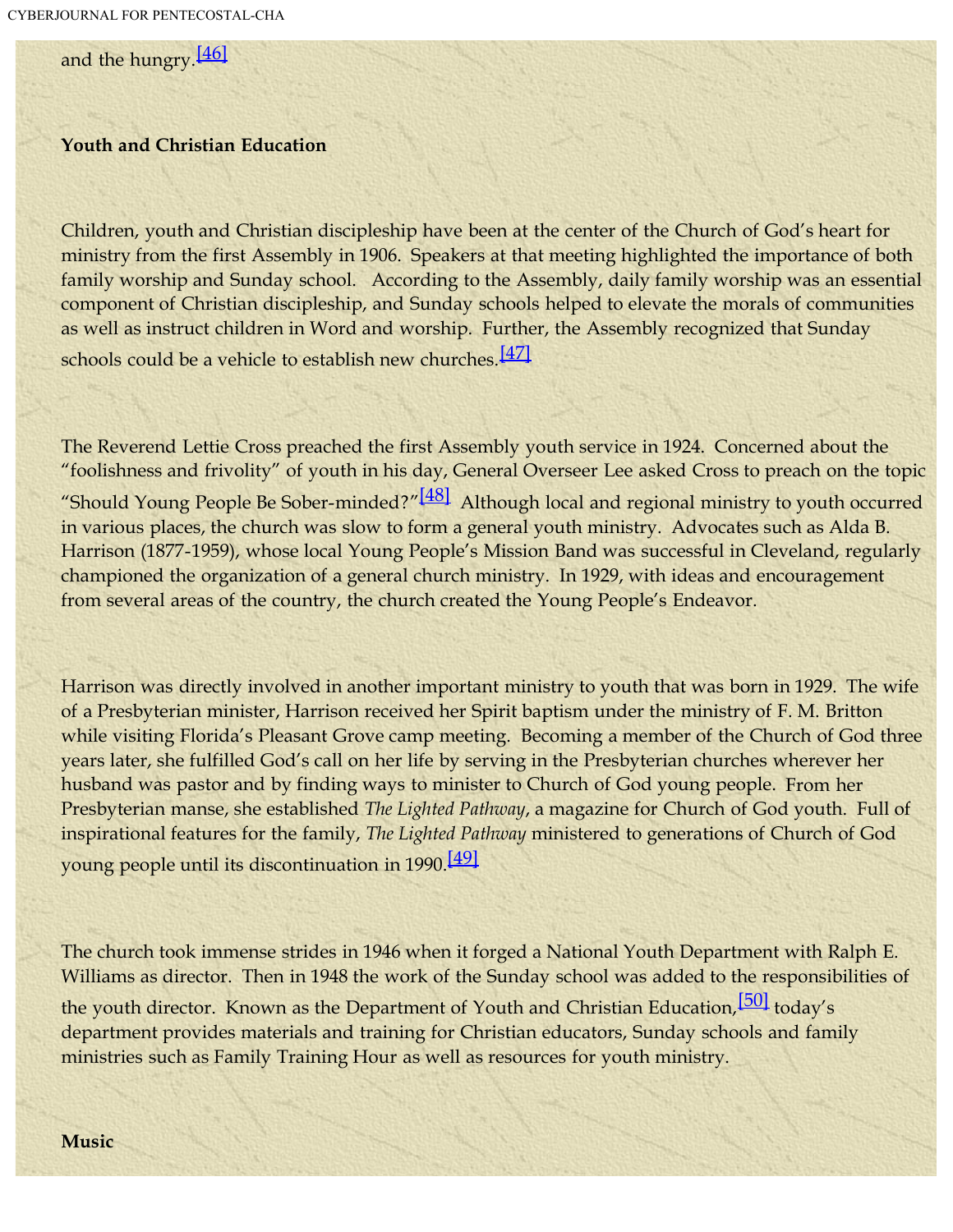About 1918, the Church of God began producing limp back songbooks for its congregations. In January 1920, Tomlinson announced that the first edition of *Church of God Songs* was sold out of its 7,000 copies. The church organized Tennessee Music and Printing Company as a trade division of the Publishing

<span id="page-21-1"></span><span id="page-21-0"></span>House in 1931.<sup>[\[51\]](#page-31-15)</sup> Then in 1934 the Assembly created the office of music editor, and the church selected Otis L. McCoy to serve in this new ministry. Under McCoy's influence, the Church of God most often sang from "gospel" or "convention" songbooks. It was not until 1951 that the church published its first hymnbook, *Church Hymnal*. [\[52\]](#page-31-16) Although the church issued a new hymnal in 1969, *Hymns of the Spirit*, the ever-popular *Church Hymnal* continues to be a best seller for the company.

With increasing needs beyond the publication of music resources, the Church of God established the Department of Music Ministries in 1992 and appointed Delton Alford as the first department director. The new department continues to work with Pathway Press in the creation and printing of some music materials. Additionally, it promotes the use of music resources, the development of Licensed Ministers of Music and fellowship among music ministers. Through SpiritSound, the department provides recording facilities and promotion. Additionally, a Music Explosion conference is coordinated each year.[\[53\]](#page-32-0)

#### <span id="page-21-2"></span>**Women**

The Church of God Department of Women's Ministries focuses primarily on ministries by and to lay women. The efforts of Jonnie Belle Wood initiated the organization of Women's Ministries. Wife of Texas Overseer S. J. Wood, she inspired the women of the church in Electra to make and sell quilts in order to purchase a piano for their local church during the financially difficult days of the late 1920s. Quilting and other moneymaking endeavors of the newly formed Ladies' Willing Workers Band became essential to the life of the congregation. In addition to their fund-raising efforts, the women emphasized prayer at their meetings.

Reports of their activities soon spread to other congregations, and Sister Wood brought the work of the LWWB to the attention of the denomination. In 1936 the General Assembly approved a motion calling for the organization of a Ladies' Willing Workers Band in every local church. Although the primary purpose of these local bands was to raise supplemental funds for their congregations, they also emphasized other concerns. One supporter advised,

Keep up the spirituality of the band by having prayer meetings and healing services each time you meet. Contribute regularly to the support of the Orphanage. Visit the sick and needy and make clothes for them. Also visit the discouraged and ask them to attend your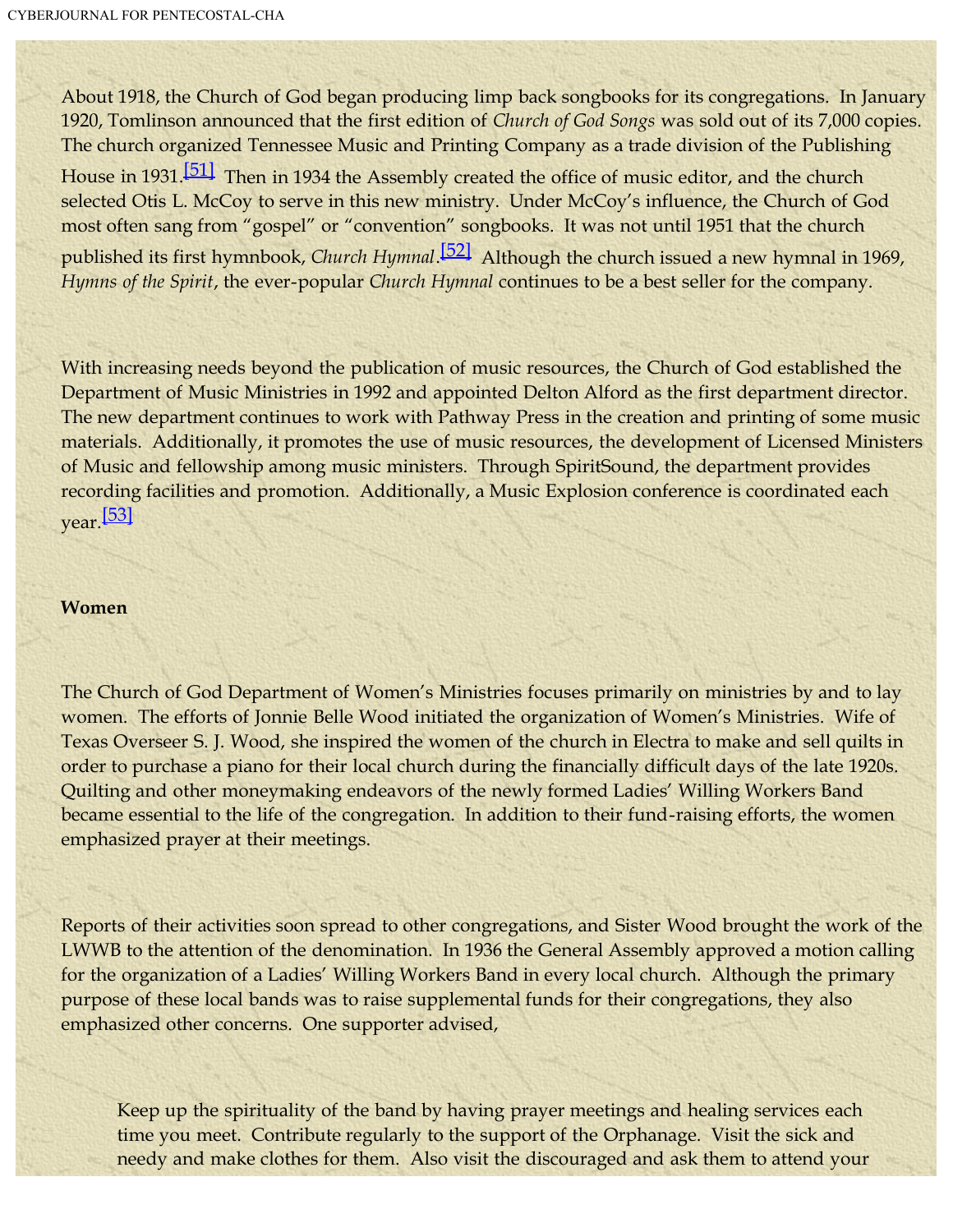meetings.[\[54\]](#page-32-1)

<span id="page-22-0"></span>The LWWB gained national structure when the denomination selected the wife of the general overseer as national president in 1950 and then in 1964 organized a department under the leadership of an executive secretary, a board of directors, a president, and vice-presidents. The Reverend Ellen B. French served as the first Executive Secretary of the department. Two years later, the department began publishing the periodical *The Willing Worker*, later known as *Unique*, as well as organizing meetings at General Assemblies. Constantly adding to their activities, the department changed its name to Ladies Auxiliary in 1970, to Department of Ladies Ministries in 1982 and to Department of Women's Ministries in 1998.[\[55\]](#page-32-2)

#### <span id="page-22-1"></span>**Military**

The Church of God has ministered to men and women in uniform through two avenues of ministry -Ministry to the Military and the Chaplains Commission. Interestingly, this vigorous ministry developed within a denomination that had strong pacifist tendencies in its early years. Due to the unpopularity of war following the turn of the century and perhaps the Quaker background of A. J. Tomlinson, the Church of God officially took a position against war at the thirteenth Assembly in 1918 when it added to the teachings a statement against members going to war. Yet, as the national opposition to war softened, and with Homer Tomlinson serving in the military at the end of World War I, the church's position on war began to change. Tomlinson wrote that military service might be one of God's tools for world evangelism. In 1928, the church changed its stance to an opposition to combat service. By World War II, the Church of God recognized the need to minister to member and non-member alike who served in the military.<sup>[\[56\]](#page-0-0)</sup>

Efforts to minister to soldiers during World War II included the commissioning of U. D. Tidwell to send letters and phonograph recordings to those in uniform, the travel of Frank W. Lemons from base to base for worship and individual ministry, the publishing and distributing of *Strength for Service* and the sending of *The Lighted Pathway* to armed forces. Additionally, there were countless efforts by congregations located near military personnel. Following the War, the Church of God officially changed its position on war by dropping its ban on combat service. Convening on the very day the Japanese surrendered ending World War II, the fortieth Assembly adopted the following statement.<sup>[\[57\]](#page-32-3)</sup>

<span id="page-22-2"></span>The Church of God believes that nations can and should settle their differences without going to war; however, in the event of war, if a member engages in combatant service, it will not affect his status with the Church. In case a member is called into military service, who has conscientious objection to combatant service, the Church will support him in his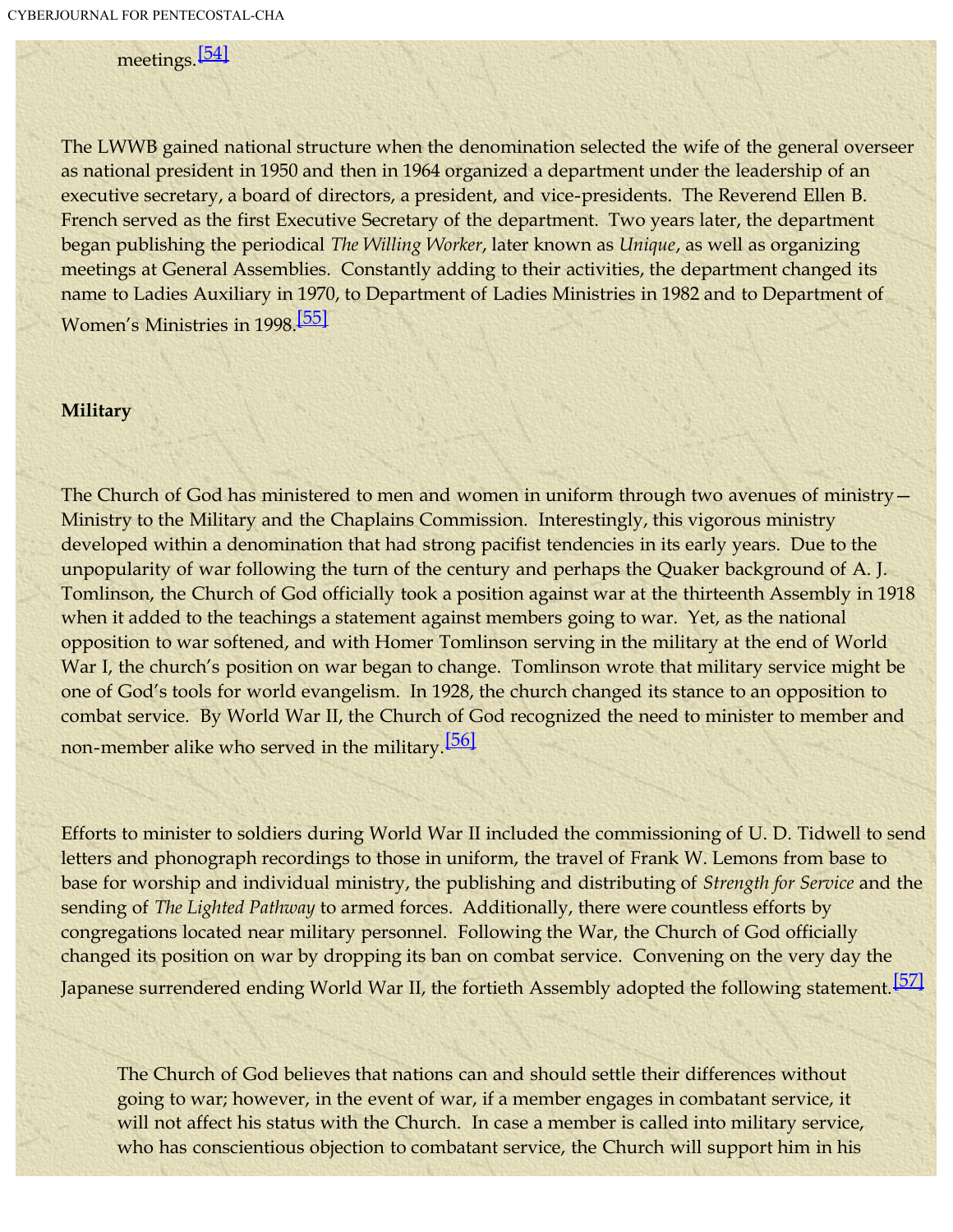constitutional rights.<sup>[\[58\]](#page-32-4)</sup>

<span id="page-23-1"></span><span id="page-23-0"></span>General Overseer H. L. Chesser broached the need for Church of God chaplains at the 1952 Assembly. "Who will volunteer? Who will prepare himself?" challenged the general overseer.<sup>[\[59\]](#page-32-5)</sup> Edward E. Shoupe was not present to hear Chesser's challenge in 1952. As a former naval serviceman, Shoupe was busy serving as pastor and attending seminary. But, while ministering to a nearby Air Force base, Shoupe recognized his "special" abilities to minister to the armed forces. Overcoming numerous obstacles and discouragement, Shoupe was endorsed by the National Association of Evangelicals Commission on Chaplains and applied to be an Air Force Reserve chaplain. He was commissioned on July 24, 1956, and two years later the Air Force called Shoupe to active duty as the Church of God's first military chaplain.<sup>[\[60\]](#page-32-6)</sup> The Church of God Chaplains Commission was organized in 1978. B. J. Moffett served as the first chairman, and Retired Chaplain Robert D. Crick became the first director. The development of this commission allowed an increase in the rate of Church of God chaplains entering the armed forces and encouraged the expansion of chaplains' ministry beyond the military.<sup>[\[61\]](#page-32-7)</sup>

<span id="page-23-3"></span><span id="page-23-2"></span>A dream of organized ministry to military personnel was born in the heart of J. Don Amison while he was serving in the army. Having served as a pastor of a congregation that ministered to the military while in Stuttgart, Germany, Amison recognized the needs of soldiers. According to Amison,

In New Ulm I received the vision and burden for what would someday be called the Church of God Ministry to the Military. As a noncommissioned officer, I was often detailed to patrol the bars and streets of our soldier-city, and my heart was broken by the sights of all those young men and women—someone's sons and daughters, brothers and sisters—caught up in the same vices that had controlled me only a few years before.<sup>[\[62\]](#page-32-8)</sup>

<span id="page-23-4"></span>Following his discharge from the Army, Amison planned to return to Germany to minister to military personnel there. With no ecclesial support and only by the generosity of friends and strangers, he departed the United States for Germany in 1961. Locating in Krehwinkel, home of the Church of God headquarters in Europe, Amison set about planning a Washington's Birthday service for servicemen and fellowship leaders. Bolstered by God's extraordinary provision for his needs, Amison held an organizational meeting following the successful worship service. Those in attendance established an office, selected a council, and appointed Amison as director of the European Division of the Church of God Servicemen's Department. By March of 1961, Amison was publishing *On Guard* for military personnel.[\[63\]](#page-32-9)

<span id="page-23-5"></span>Meanwhile, the Church of God officially recognized the need for ministry to the military and appointed H. D. Williams, Second Assistant General Overseer, as the first director of the Church of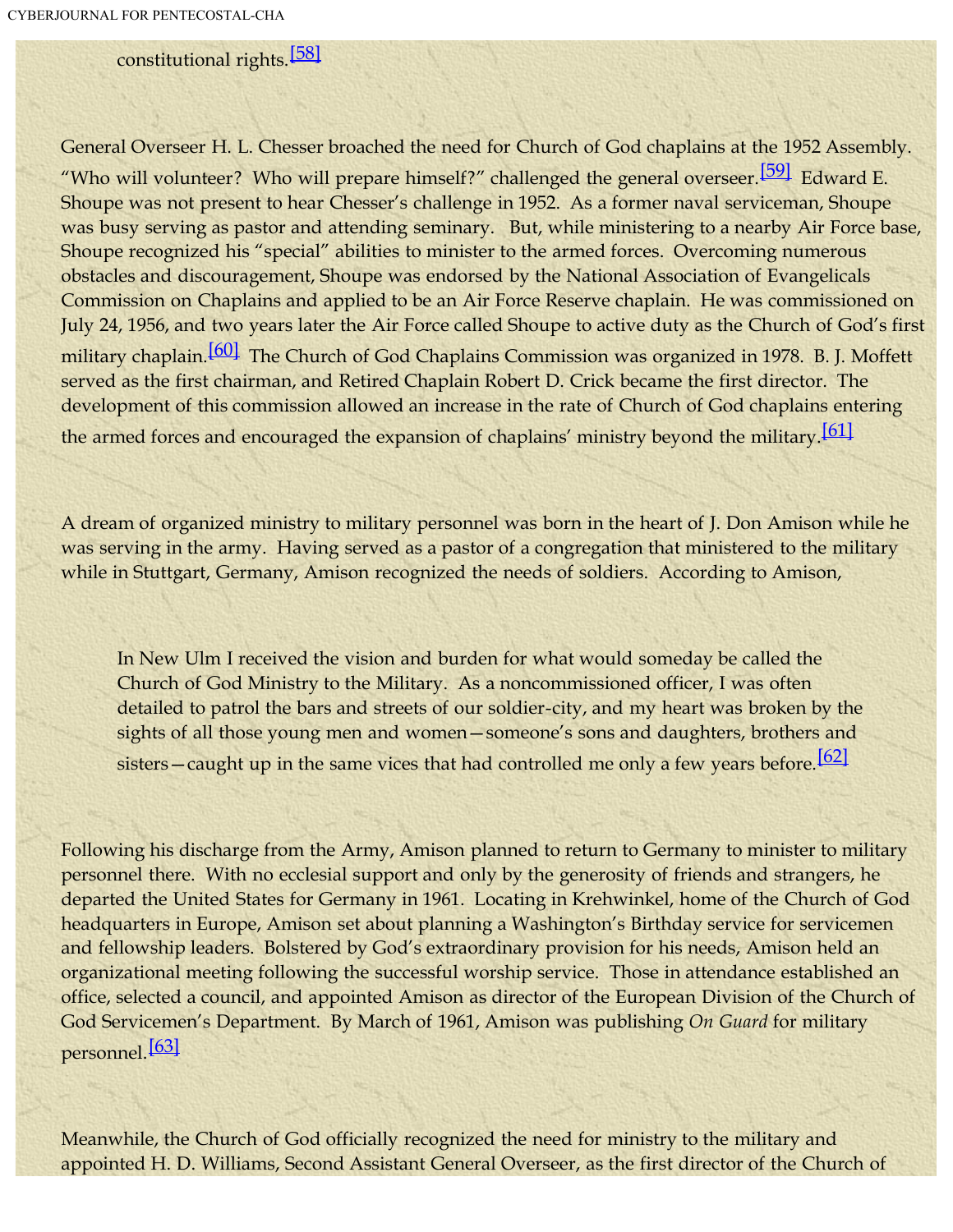<span id="page-24-0"></span>God Servicemen's Department. Cautious about the work of Amison in Germany, the Church of God Executive Council did not formally support Amison's burgeoning ministry until August of 1961.<sup>[\[64\]](#page-32-10)</sup> God blessed the work of Amison and those that followed him, and the Church of God established Servicemen's Centers throughout Europe and the Far East. In 1982, the department was renamed Ministry to the Military, long after the new nomenclature had gained common usage.<sup>[\[65\]](#page-32-11)</sup>

## <span id="page-24-1"></span>**Clergy**

In addition to ministerial training through educational institutions and the Office of Ministerial Development, the Church of God has given increasing attention to the care of its clergy and their families. Early efforts in this area included the ministry of the Department of General Education. Then in 1989, Robert D. Crick coordinated an Office of Ministerial Care at the same time that he served as Dean of Ministries at the Church of God Theological Seminary. Recognizing the increasing demands and pressures of ministry in today's world, the church appointed Sam Crisp as a full-time director in 1992.<sup>[66]</sup> Ministries include enrichment programs, telephone counseling, professional consultation and referral, crisis intervention, advocacy, and missionary care, along with SpiritCare for retired ministers and their spouses.<sup>[\[67\]](#page-32-13)</sup> Today the office operates as the Center for Ministerial Care.

## <span id="page-24-3"></span><span id="page-24-2"></span>**Evangelism and Lay Ministries**

Evangelism was a burning issue at the first Assembly in 1906. The Assembly heard reports and many consecrated themselves to the work at hand. According to the minutes, "After the consideration of the ripened fields and open doors for evangelism this year, strong men wept and said they were not only willing but really anxious to go." The minutes recorded, "It is therefore the sense of this meeting that we do our best to press into every open door this year and work with greater zeal and energy for the spread of the glorious gospel of the Son of God than ever before."<sup>[\[68\]](#page-32-14)</sup>

<span id="page-24-4"></span>In its early history, the Church of God spread rapidly in part because its people were evangelistic. Often relying on their own fervor and depending on an anticipated sovereign, supernatural supply of material necessities, people went to places of evangelism on their own, without support from any denominational agency. Recalling the early methods of spreading the message of the Church of God, General Overseer John C. Jernigan noted in 1948, "In the early days, when the brethren went out to hold revivals, there were no choirs, no church houses, and no money to sponsor them. They either

<span id="page-24-5"></span>went out singly or in small groups of workers, mostly inexperienced but full of fire and victory."[\[69\]](#page-32-15) These evangelists demanded very little and received very little in terms of denominational resources.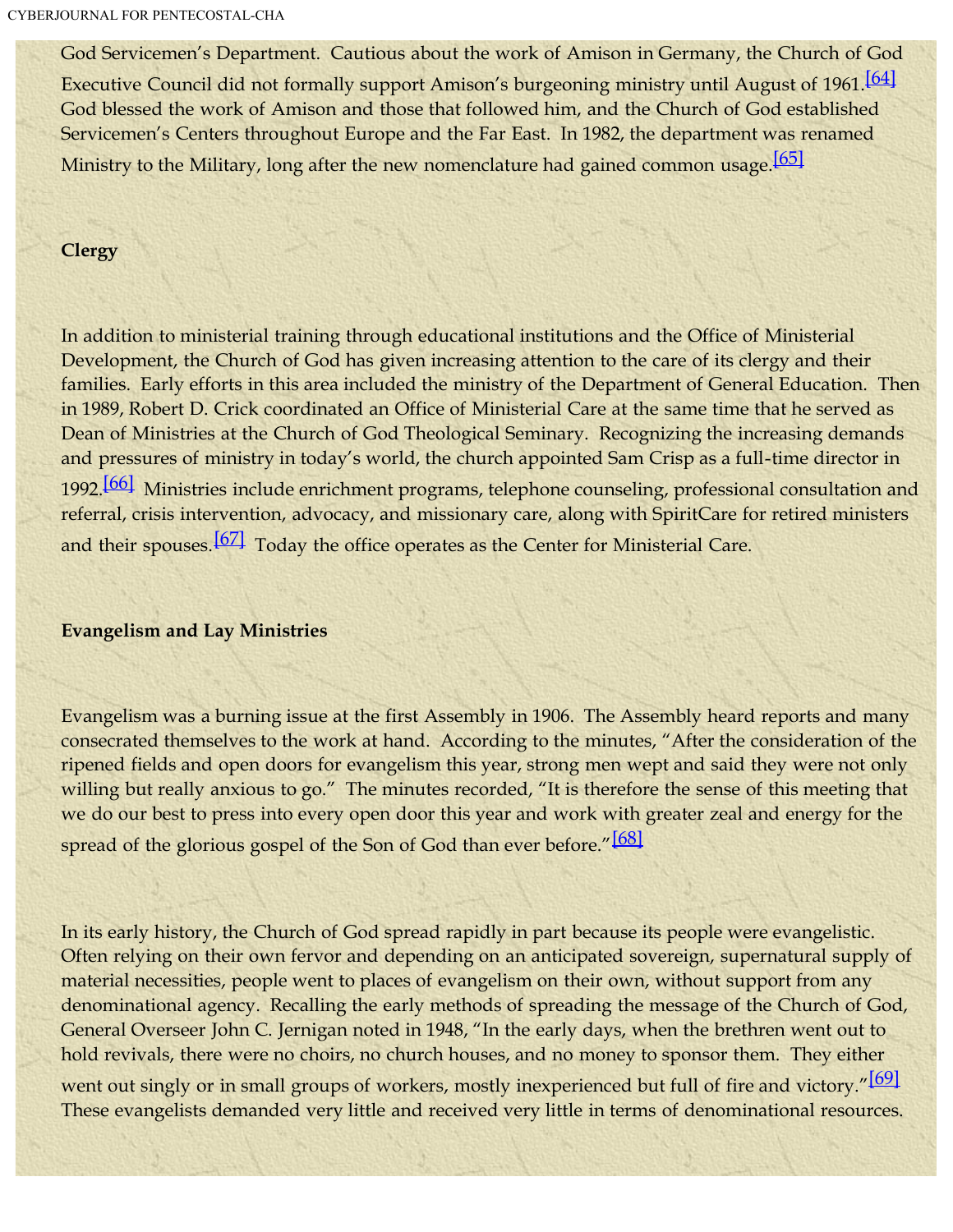The establishment of prayer meetings or Sunday schools in nearby communities was another method of church planting that Jernigan highlighted. These met in homes or whatever public facilities they could secure. After some time, the people invited a preacher for a revival. The preacher stayed in a private home and fasted, prayed and preached "until the power fell." This new location then became a starting point for outreach to another community.<sup>[\[70\]](#page-32-16)</sup> Often these revivals lasted for weeks at a time.

<span id="page-25-2"></span><span id="page-25-1"></span><span id="page-25-0"></span>Leadership of the Church of God began to recognize a need for more organization in the evangelistic thrust of the denomination in the early 1950s.<sup>[\[71\]](#page-32-17)</sup> In 1956, the General Assembly created the National Evangelism Committee in order to support evangelists and create programs to assist churches in revival.[\[72\]](#page-32-18) According to Charles W. Conn, the Executive Council created the Evangelism and Home Missions Department in March 1963 in order to coordinate and direct the numerous evangelism efforts of the church.<sup>[\[73\]](#page-32-19)</sup> The church appointed Walter R. Pettitt to serve as the first director of this department.

<span id="page-25-5"></span><span id="page-25-4"></span><span id="page-25-3"></span>One of the concerns of the newly created department was the financial support of evangelists. The department recognized that these ministers had families and needed regular and dependable incomes just as much as the pastor of an established church.<sup>[\[74\]](#page-32-20)</sup> Although the General Assembly provided guidelines for the salaries of pastors and denominational leaders, the department noted that there were no guidelines for paying evangelists.<sup>[\[75\]](#page-32-21)</sup> In response to this need the department published materials to help pastors plan and promote revivals as well as provide for the financial expenses of a revival.<sup>[\[76\]](#page-33-0)</sup>

<span id="page-25-7"></span><span id="page-25-6"></span>One of the solutions to the perceived economic dilemma of evangelists was the appointment of "official" evangelists on the state and national level. In large part this was done to supply financial support to some evangelists so that they would not be dependent on offerings, especially the offerings of small churches.<sup>[\[77\]](#page-33-1)</sup> State offices appointed evangelists for their particular state,<sup>[78]</sup> and the Church of God's general executive committee appointed national and metropolitan evangelists.

<span id="page-25-8"></span>Soon after its establishment, the Evangelism and Home Missions Department began to emphasize lay evangelism and men's ministries. This came from a recognition that laity must be involved in evangelism in order for local churches to grow.<sup>[\[79\]](#page-33-3)</sup> One brochure later proclaimed,

<span id="page-25-9"></span>The laity, God's men and women, are the most strategic and valuable key to the evangelization of the world. If we understand, accept, and act on the doctrine of the priesthood of all believers, it would bring about a reformation such as the world has not seen since Martin Luther nailed his 95 Thesis [*sic*] to the door of the Church at Wittenburg, Germany.[\[80\]](#page-33-4)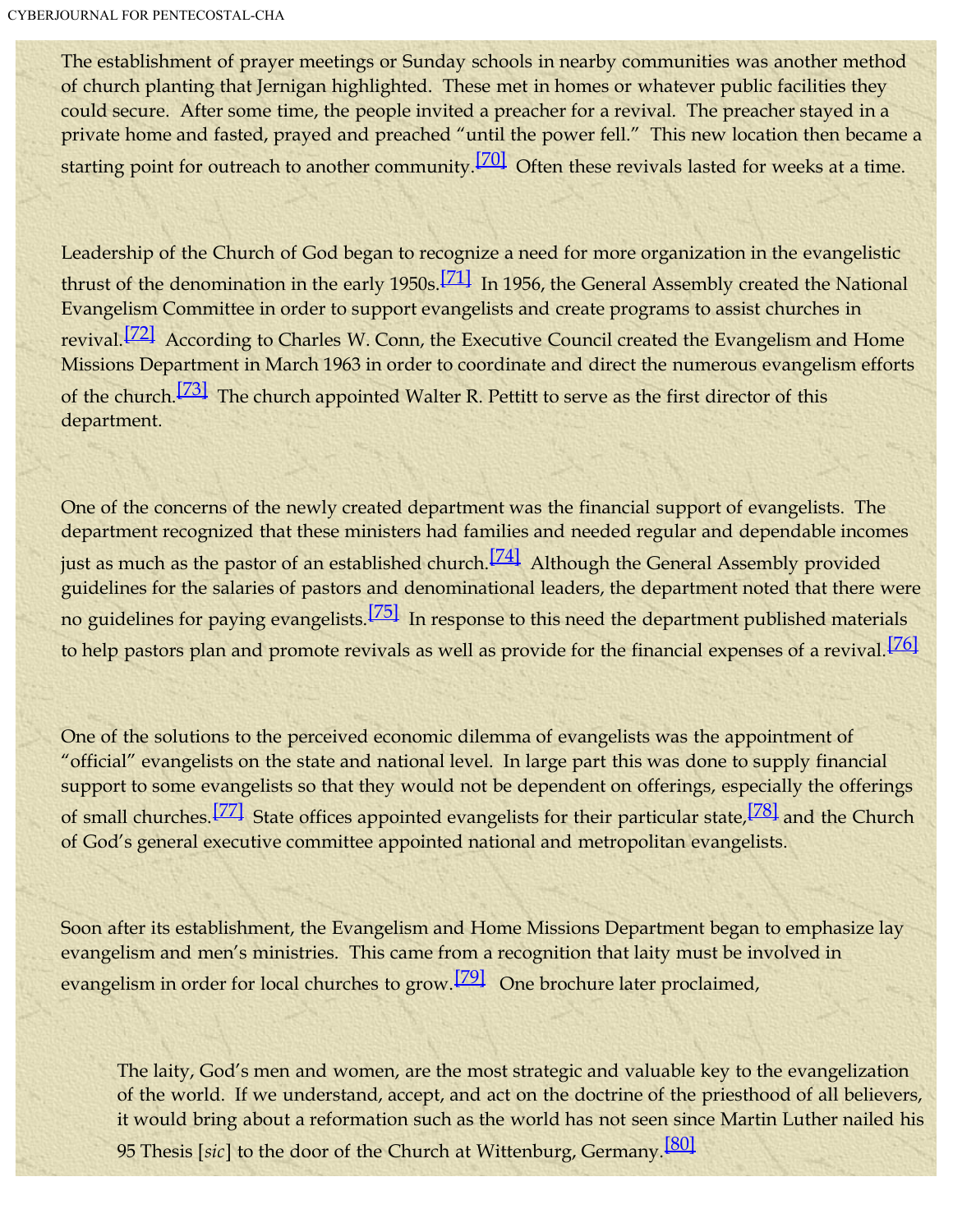Laity had always been important to the growth of the Church of God—not because of established programs but because all members of the church were involved in evangelism. Many accompanied evangelists as workers—ready to set up a tent, sing, testify, shout and pray. Those that did not accompany the evangelist supported nearby revivals. Additionally, lay people who lived in an area without a Church of God would open their homes to prayer meetings or Sunday schools. When a core group of people were attending, they would invite an evangelist to come and preach until a church was established. Perhaps the earliest example of this was W. F. Bryant. A layman in the Baptist church, he led prayer meetings and a Sunday school in his house following the Shearer Schoolhouse revival in 1896. Numerous congregations were established out of the work of such lay persons.

In addition to the work of the Sunday school and the Ladies' Willing Workers Band, an important boost to the organization of lay efforts occurred in 1946 when Bible Training School teacher Priscilla Passett (Odom) sponsored a Youth for Christ club. This club developed into the Pioneers for Christ

<span id="page-26-0"></span>Club in the 1950s under the leadership of Charles R. Beach. $\frac{811}{10}$  In addition to giving many Lee College students opportunity for on-the-job evangelism training, the club served as a model that would later be adopted by the entire denomination.

With the sights of the newly created Evangelism and Home Missions Department set on lay evangelism, the department appointed a National Laymen's Committee in 1964, which became the National Laymen's Board by 1966 with J. D. Silver as chair. A part-time Lay Affairs Office began in

<span id="page-26-1"></span>1972, developed into a full-time office by 1976, and is the Lay Ministries Department today.<sup>[\[82\]](#page-33-6)</sup> Charles R. Beach served as the first Executive Secretary of this office, and Leonard Albert became Field Representative in 1974. Some of this department's ministries have included Schools of Lay Evangelism, Lay Literature for the Lost, International Lay Witness Week, Resurrection Breakfasts, International Laymen's Day and Pastor Appreciation Day.

<span id="page-26-2"></span>Much of the early emphasis of the National Laymen's Board was on ministry to men, especially through the establishment of Men's Fellowships in local churches. These fellowships primarily involved lay men in the life of the local congregation.<sup>[\[83\]](#page-33-7)</sup> In many ways they were the equivalent of the Ladies' Willing Workers Bands. Ministries included support of the local pastor, support of men in the local church and evangelism training and opportunities for men. Church of God Men's Fellowships began the *Laymen's Quarterly Newsletter* in the fall of 1972, now called *The Laity*.

Just as the Lay Ministries Department developed out of the Department of Evangelism and Home Missions, it has already birthed a new department—Men/Women of Action. This department sponsors teams of volunteers for construction, disaster relief, short-term missions and personal evangelism around the world. Combining evangelism and labor, these teams minister to churches, medical clinics,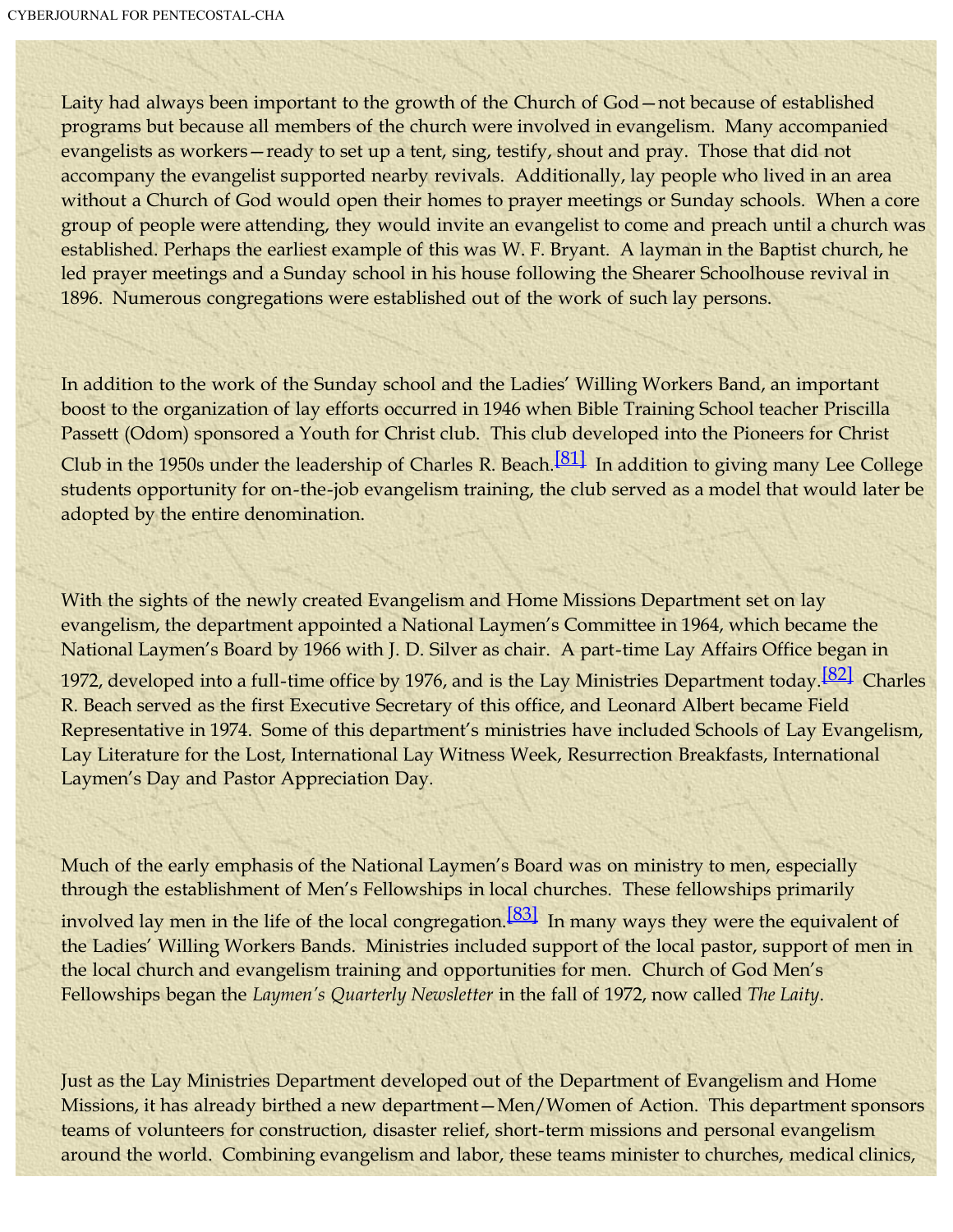<span id="page-27-0"></span>orphanages, schools and others in need. Under the auspices of Evangelism and Home Missions, the first team helped remodel England's Overstone College in 1984. With the leadership of Robert D. Pace, Men/Women of Action gained departmental status in 1994 and expected to send teams to more than fifty ministry projects in 1998[.\[84\]](#page-33-8)

## **African-American, Cross Cultural and Hispanic Ministries**

<span id="page-27-1"></span>From its inception, the Evangelism and Home Missions Department expressed an interest in ministering to native Americans. Previous Church of God ministry in the Dakotas and North Carolina was expanded to include the tribes of the American Southwest.<sup>[\[85\]](#page-33-9)</sup> This interest in ministry to minority people groups has intensified as the denomination matured.

From at least 1909 African-Americans have participated in the Church of God movement. Edmond and Rebecca Barr were among some of the first black Americans to covenant with the church. The earliest black churches were organized soon thereafter in Florida. Shamefully, black clergy and membership faced severe prejudice and limitations in the American South. Although white leadership expressed the love of Christ for their black brothers and sisters, they did not entirely escape the subtle taint of their racially sinful culture. Thus, church policies tended to be paternalistic at best.

In an effort to escape the difficulties of integrated fellowship in the South, and in response to the stated needs of their black brothers, Tomlinson called for a separation of ministries in 1919. Barr had served earlier from 1915-17 as overseer of black churches in Florida, and in 1922 Thomas J. Richardson was appointed as overseer. Thereafter, black overseers were appointed over black churches until 1958. Beginning in 1926, black churches held a "colored" Assembly until reunification with the white Assembly in 1966. Except in the state of Florida, the same state overseer now serves both black and white churches in North America. Recognizing the need for additional leadership among African-American churches, the Church of God appointed Wallace Sibley, Sr., as a Southeastern Regional Evangelism Director in 1978. This ministry has expanded since that time, and in 1992 Joseph E. Jackson was appointed as Director of the Department of Black Ministries.<sup>[\[86\]](#page-33-10)</sup>

<span id="page-27-3"></span><span id="page-27-2"></span>Responding to the growing numbers of ethnic groups in North America, the Church of God began to look for ways to minister to these diverse people groups. Beginning in 1980, J. D. Golden inaugurated a variety of ministries in New York's metropolitan area. Then in 1982, Billy J. Rayburn became a full-time director of Cross Cultural Ministries.<sup>[\[87\]](#page-33-11)</sup>

Ministry to Hispanic Americans initially grew out of the work of Vessie D. Hargrave. Based in San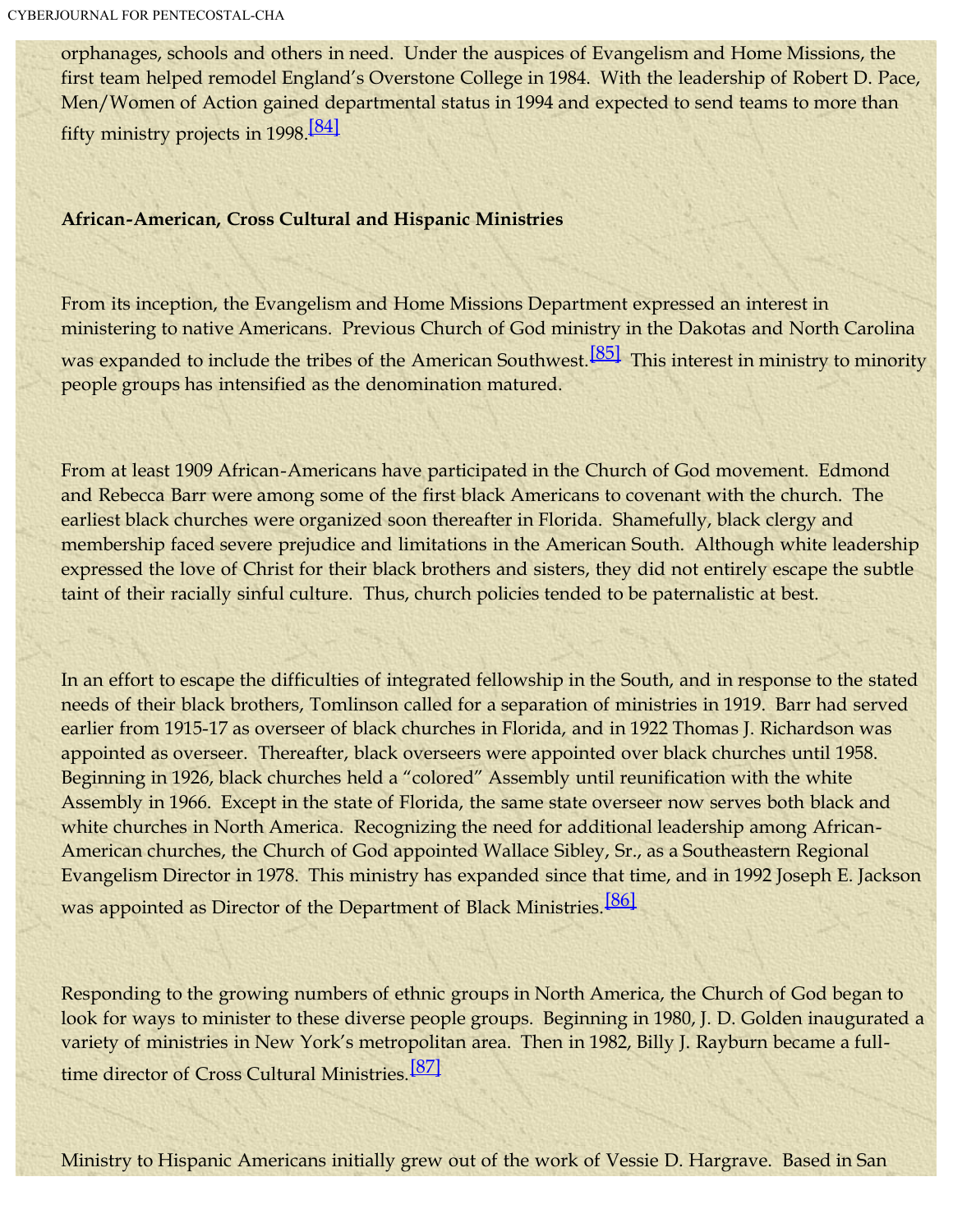<span id="page-28-0"></span>Antonio, Texas, he established the International Preparatory Institute, which provided pastors to Latin Americans at home and abroad. With Hispanic Americans quickly becoming the largest ethnic group in the United States, the Church of God held its first National Hispanic Conference in 1985 around the theme "That They All May Be One." Today Hispanic ministry in the United States is divided into six regional groups with Hispanic overseers. The church established the Office of Hispanic Ministries in 1992 and appointed Esdras Betancourt to oversee this flourishing ministry.<sup>[\[88\]](#page-33-12)</sup>

## **Twenty-first Century Challenges**

An aerial photograph of the Unicoi Mountains would primarily identify the mountaintops of that region. It would fail to observe much of the teeming life that abounds in the hollows, dales, creeks and streams of that small portion of God's creation. So too this survey of the Church of God and its ministries only reveals the institutional highlights of what God has done through the people He has raised up from those mountains. Innumerable stories of God's providence in the lives of people and ministries cannot be told in such a short account. Also missing are the many support ministries such as Business and Records, Computer and Information, Public Relations, Benefits Board, Legal Services and Stewardship—all working together to accomplish the mission of world harvest.

The twenty-first century holds innumerable challenges for the Church of God. Many of these challenges have emerged from successful ministry in the twentieth century. What does it mean to be a Holiness, Pentecostal and Evangelical church in today's multicultural world? How do we remain holiness without being legalistic, especially as the North American base becomes increasingly wealthy by today's standards? How do we retain important elements of our Pentecostal heritage and incorporate helpful, healthy elements of Charismatic and Third Wave Christianity? How can a North American church with a World Missions Department become truly international—empowering believers of all nationalities, races and ethnic groups to fully participate in the world harvest? How can we be more inclusive—not only of international leaders and members but of ethnic groups, minorities and women—in all areas of church life including General Assemblies, International Offices and church publications?

With God's grace, the resources of the twenty-first century will be the same resources of those first nine members meeting on the banks of Barney Creek—searching the scriptures, honoring the consciences of brothers and sisters and remaining open to the work and leading of the Holy Spirit walking in the light as He shines the light on our path.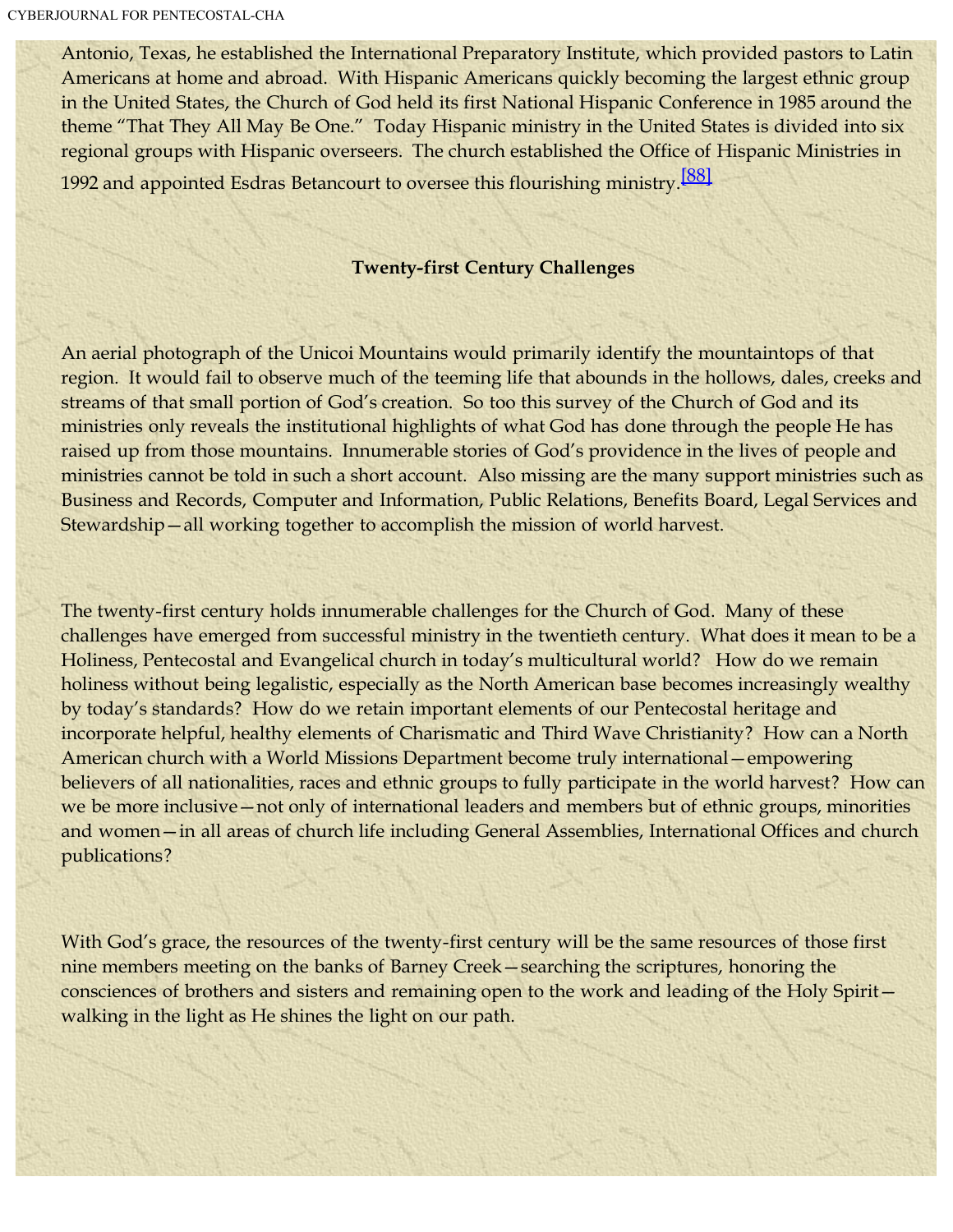<span id="page-29-0"></span>[\[1\]](#page-0-1) Quoted in A. J. Tomlinson, *The Last Great Conflict* (Cleveland, Tenn.: Press of Walter E. Rodgers, 1913; rpt. Cleveland, Tenn.: White Wing Publishing House and Press, 1984), 207.

<span id="page-29-1"></span><sup>[\[2\]](#page-0-2)</sup> Statistics as of September 1997 from Office of Business and Records, Church of God International Offices, Cleveland, Tennessee. Actual membership was 4,648,497.

<span id="page-29-2"></span>[\[3\]](#page-1-0) Tomlinson, *Last Great Conflict*, 206.

<span id="page-29-3"></span>[\[4\]](#page-1-1) R. G. Spurling, *The Lost Link* (Turtletown, Tenn.: by author, 1920), 45.

<span id="page-29-4"></span>[\[5\]](#page-2-0) Tomlinson, *Last Great Conflict*, 209.

<span id="page-29-5"></span>[\[6\]](#page-2-1) Charles W. Conn, *Like a Mighty Army: A History of the Church of God, Definitive Edition, 1886-1995* (Cleveland, Tenn.: Pathway Press, 1996), 21.

<span id="page-29-6"></span><sup>[\[7\]](#page-2-2)</sup> G. P. Spurling, "Biographical Sketch of the Reverend R. G. Spurling," typewritten manuscript in Hal Bernard Dixon Jr. Pentecostal Research Center, Cleveland, Tennessee. The most complete discussion of Spurling's ministry following 1886 is in Wade H. Phillips, "Concise History of the Church of God of Prophecy," unpublished paper completed for the course "Church of God History and Polity," Church of God Theological Seminary, Cleveland, Tennessee, 7 and 48ff, note 25.

<span id="page-29-7"></span>[\[8\]](#page-3-0) Tomlinson, *Last Great Conflict*, 210.

<span id="page-29-8"></span>[\[9\]](#page-4-0) Tomlinson, *Last Great Conflict*, 212.

<span id="page-29-9"></span>[\[10\]](#page-4-1) Most histories of the Church of God have considered the Holiness Church at Camp Creek to be a continuation of the 1886 Christian Union. Tomlinson called it "a continuation of the same organization that was started sixteen years before, yet it was not given the same name, as it was in a different locality." This view should be balanced with the fact that Spurling had established other congregations in the intervening years and as a Baptist probably considered each one to be autonomous. As in this brief survey, the Church of God continues to date its origins to the initial work of Spurling in 1886. See Tomlinson, *Last Great Conflict*, 213.

<span id="page-29-10"></span>[\[11\]](#page-5-0) Conn, *Like a Mighty Army, def. ed.*, 60.

<span id="page-29-11"></span>[\[12\]](#page-5-1) A. J. Tomlinson, *Answering the Call of God* (Cleveland, Tenn.: White Wing Publishing House, n.d.), 17.

<span id="page-29-12"></span>[\[13\]](#page-6-0) Tomlinson, *Last Great Conflict*, 215.

<span id="page-29-13"></span>[\[14\]](#page-6-1) "Minutes of the Annual Assembly of the Churches of East Tennessee, North Georgia and Western North Carolina, Held January 26 & 27[,] 1906, at Camp Creek, N.C.", 1.

<span id="page-29-14"></span>[\[15\]](#page-7-0) *General Assembly Minutes, 1906-1914* (Cleveland, Tenn.: White Wing Publishing House and Press,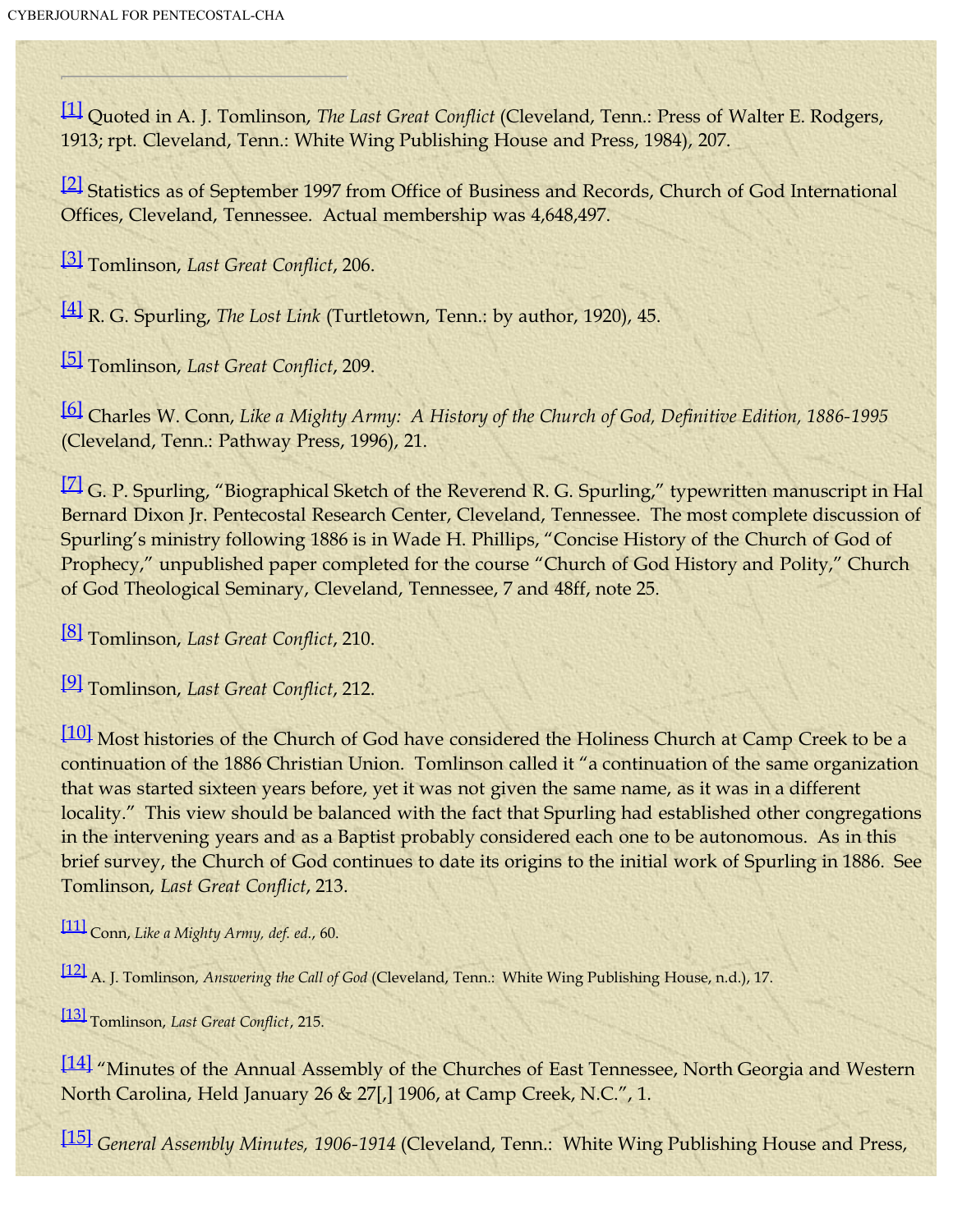1992), 19.

<span id="page-30-0"></span>[\[16\]](#page-7-1) Tomlinson, *Last Great Conflict*, 45.

<span id="page-30-1"></span>[\[17\]](#page-8-0) Tomlinson, *Last Great Conflict*, 158-57.

<span id="page-30-2"></span>[\[18\]](#page-8-1) Tomlinson, *Last Great Conflict*, 232.

<span id="page-30-3"></span>[\[19\]](#page-10-0) Conn, *Where the Saints Have Trod: A History of Church of God Missions* (Cleveland, Tenn.: Pathway Press, 1959), 14-22.

<span id="page-30-4"></span>[\[20\]](#page-11-0) Church of God World Missions Department, "Statistical Update," October 10, 1997.

<span id="page-30-5"></span>[\[21\]](#page-11-1) Paul L. Walker, "Romanian Church Celebrates 75th Anniversary," *Ministry Now Profiles*, December 1997, 1, 10.

<span id="page-30-6"></span>[\[22\]](#page-13-0) Spurling, *The Lost Link*, 45.

<span id="page-30-7"></span>[\[23\]](#page-13-1) *General Assembly Minutes, 1906-1914*, 77.

<span id="page-30-8"></span>[\[24\]](#page-13-2) "The Church of God," *The Evening Light and Church of God Evangel*, August 15, 1910, 3.

<span id="page-30-9"></span>[\[25\]](#page-13-3) *Minutes of the Sixth Annual Assembly of the Churches of God*, 6-7.

<span id="page-30-10"></span>[\[26\]](#page-13-4) *Minutes of the 62nd General Assembly of the Church of God*, 51; see also appended "Supplement," 15- 21.

<span id="page-30-11"></span>[\[27\]](#page-13-5) Conn, *Like a Mighty Army*, *def. ed*., 330.

<span id="page-30-12"></span>[\[28\]](#page-15-0) David G. Roebuck, "Sanctification and the Church of God," Part 2 of 2, *Reflections. . . upon Church of God Heritage*, Fall 1992, 1-3.

<span id="page-30-13"></span>[\[29\]](#page-15-1) "Church of God Publishing House Guide" (Cleveland, Tenn.: Church of God Publishing House, n.d.), 4.

<span id="page-30-14"></span>[\[30\]](#page-16-0) A. J. Tomlinson, "Apology for above Title," *The Evening Light and Church of God Evangel*, March 1, 1910, 1.

<span id="page-30-15"></span>[\[31\]](#page-16-1) Marion T. Whidden, "Latter Rain Revival," *The Evening Light and Church of God Evangel*, March 1, 1910, 3.

<span id="page-30-16"></span>[\[32\]](#page-16-2) *Minutes of the Sixth Annual Assembly*, 10.

<span id="page-30-17"></span>[\[33\]](#page-16-3) Church of God, *The Book of Doctrines* (Cleveland, Tenn.: Church of God Publishing House, 1922).

<span id="page-30-18"></span>[\[34\]](#page-17-0) Conn, *Like a Mighty Army, def. ed.*, 375-76; and Carl Richardson, "The Church of God and the Media," *Church of God Evangel*, June 1991, 24-25.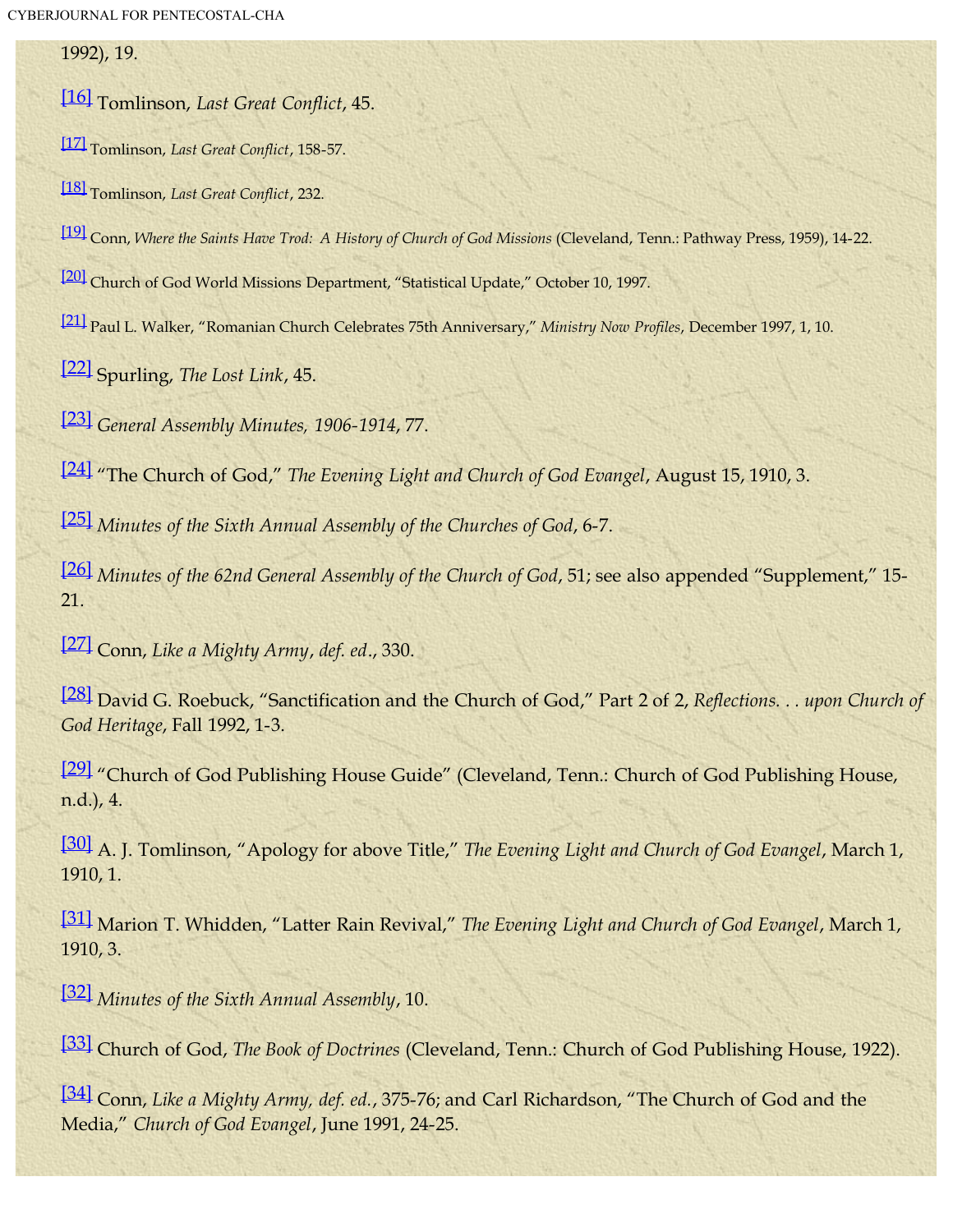<span id="page-31-0"></span>[\[35\]](#page-17-1) *Minutes of the Sixth Annual Assembly*, 4.

<span id="page-31-1"></span>[\[36\]](#page-17-2) Joleen Kurtz, "Lee College: 75 Years," *Reflections. . . upon Church of God Heritage,* Summer/Fall 1994, 2-3; and Tatiana Gorbacheva, "Nora Chambers—Educational Pioneer," *Church of God History and Heritage,* Fall 1997, 3-5.

<span id="page-31-2"></span>[\[37\]](#page-18-0) Charles W. Conn, *Like a Mighty Army: A History of the Church of God, 1886-1976*, rev. ed. (Cleveland, Tenn.: Pathway Press, 1977), 227-28, 280.

<span id="page-31-3"></span>[\[38\]](#page-18-1) Gary Moncher, ed., *Bebe Patten: Her Ministry Then and Now* (Oakland, Ca.: The Christian Evangelical Church of America, 1976), 11-12.

<span id="page-31-4"></span>[\[39\]](#page-18-2) Conn, *Like a Mighty Army*, *def. ed.*, 285, 347, 563; and General Board of Education, *Educational Handbook of the Church of God* (Cleveland, Tenn.: Church of God General Board of Education, 1996), 18- 19, 98.

<span id="page-31-5"></span>[\[40\]](#page-18-3) General Board of Education, *Educational Handbook of the Church of God*, 133-42.

<span id="page-31-6"></span>[\[41\]](#page-18-4) Church of God World Missions, "Statistical Update," October 10, 1997.

<span id="page-31-7"></span>[\[42\]](#page-19-0) General Board of Education, *Educational Handbook of the Church of God*, 20.

<span id="page-31-8"></span>[\[43\]](#page-19-1) W. F. Bryant, "Work in the Mountains of Tennessee," The Evening Light and Church of God Evangel, March 1, 1910, 8.

<span id="page-31-9"></span>[\[44\]](#page-19-2) Lillian Trasher, "Assiout, Egypt," *The Church of God Evangel*, May 15, 1915, 3. See also Conn, *Where the Saints Have Trod*, 15-16.

<span id="page-31-10"></span>[\[45\]](#page-19-3) Gary Riggins and Jerome Hammond, *Reflections: The Seventy-Five Year Story of the Church of God Home for Children* (Sevierville, Tenn.: Church of God Home for Children, 1997), 17, 29-42.

<span id="page-31-11"></span>[\[46\]](#page-20-0) Riggins and Hammond, *Reflections*, 42-45.

<span id="page-31-12"></span>[\[47\]](#page-20-1) *Minutes of the General Assemblies, 1906-1914*, 15.

<span id="page-31-13"></span>[\[48\]](#page-20-2) Conn, *Like a Mighty Army*, *def. ed*., 229.

<span id="page-31-14"></span>[\[49\]](#page-20-3) Conn, *Like a Mighty Army*, *def. ed*., 151-54.

[50] Conn, *Like a Mighty Army*, *def. ed.*, 331-32.

<span id="page-31-15"></span>[\[51\]](#page-21-0) *The Ministry of Publications* (Cleveland, Tenn.: Church of God, n.d.); and Delton L. Alford, "The Sound and the Spirit," in *The Promise and the Power: Essays on the Motivations, Developments, and Prospects of the Ministries of the Church of God*, ed. Donald N. Bowdle (Cleveland, Tenn.: Pathway Press, 1980), 211. See also, Buford M. Johnson, "Twentieth Century Moses" (unpublished manuscript, 1960), 217.

<span id="page-31-16"></span>[\[52\]](#page-21-1) Alford, "The Sound and the Spirit," 210-12.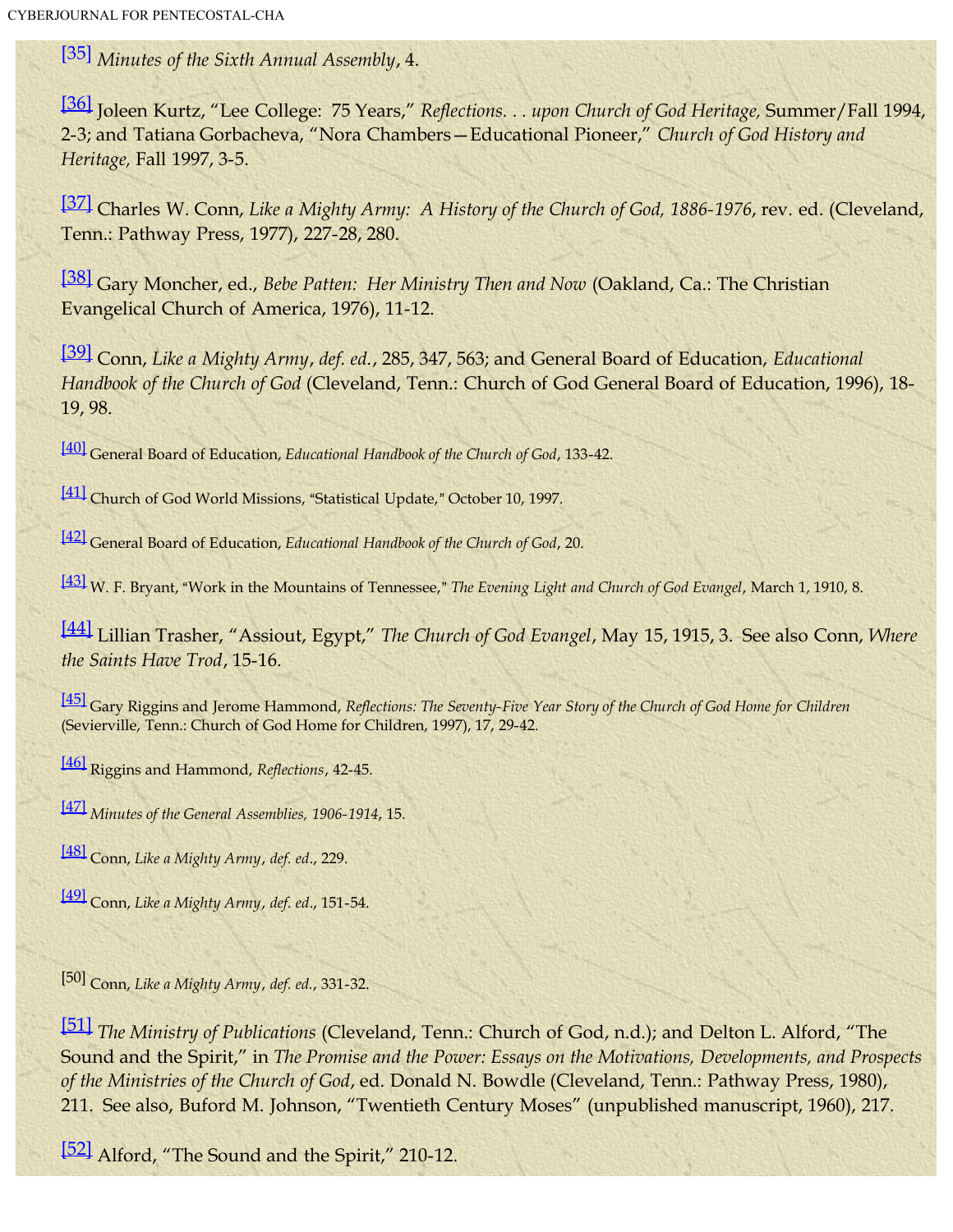<span id="page-32-0"></span>[\[53\]](#page-21-2) "Changes in Church of God Affect Music, Ministerial Care," *Chattanooga Times*, February 1, 1992, E2; and "Music Ministries Started in '92," *Cleveland Daily Banner*, February 23, 1993, 4.

<span id="page-32-1"></span>[\[54\]](#page-22-0) B. L. Hicks, quoted in Mary L. Fisher and Mary-Margaret Morris, eds., *Church of God International Ladies Ministries Resource Guide*, rev. ed. (Cleveland, Tennessee: International Ladies Ministries, 1994), 36-37.

<span id="page-32-2"></span>[\[55\]](#page-22-1) Fisher and Morris, *Ladies Ministries Resource Guide*, 39-43.

56 Richard Y. Bershon, *With the Cross of Jesus: A History of Church of God Chaplaincy and Ministry to the Military* (Cleveland, Tenn.: Pathway Press, 1991), 15-17.

<span id="page-32-3"></span>[\[57\]](#page-22-2) Bershon, *With the Cross of Jesus*, 18.

<span id="page-32-4"></span>[\[58\]](#page-23-0) *Minutes of the 40th Annual Assembly of the Church of God*, 31.

<span id="page-32-5"></span>[\[59\]](#page-23-1) *Minutes of the 44th General Assembly of the Church of God*, 13.

<span id="page-32-6"></span>[\[60\]](#page-23-2) Bershon, *With the Cross of Jesus*, 21-27.

<span id="page-32-7"></span>[\[61\]](#page-23-3) Bershon, *With the Cross of Jesus*, 116-18.

<span id="page-32-8"></span>[\[62\]](#page-23-4) Quoted in Bershon, *With the Cross of Jesus*, 41-42.

<span id="page-32-9"></span>[\[63\]](#page-23-5) Bershon, *With the Cross of Jesus*, 42-47.

<span id="page-32-10"></span>[\[64\]](#page-24-0) Bershon, *With the Cross of Jesus*, 49-51.

<span id="page-32-11"></span>[\[65\]](#page-24-1) Bershon, *With the Cross of Jesus*, 98.

<span id="page-32-12"></span>[\[66\]](#page-24-2) "Changes in Church of God Affect Music, Ministerial Care," E2.

<span id="page-32-13"></span>[\[67\]](#page-24-3) "Monumental Year for Ministerial Care," *Cleveland Daily Banner*, February 23, 1993, 10.

<span id="page-32-14"></span>[\[68\]](#page-24-4) "Minutes of the Annual Assembly," 4-5.

<span id="page-32-15"></span>[\[69\]](#page-24-5) John C. Jernigan, "Address of the General Overseer," *Minutes of the 42nd General Assembly*, 13.

<span id="page-32-16"></span>[\[70\]](#page-25-0) Jernigan, "Address of the General Overseer," 13.

<span id="page-32-17"></span>[\[71\]](#page-25-1) Gene D. Rice, "Bridging the Gap . . . How It All Started," *Flame*, Summer 1983, 2-3.

<span id="page-32-18"></span>[\[72\]](#page-25-2) "The Directors," Flame, Special Centennial Issue, 2.

<span id="page-32-19"></span>[\[73\]](#page-25-3) Conn, *Like a Mighty Army*, rev. ed*.*, 330. According to Rice, these included general, state, district, and local efforts. Rice, "Bridging the Gap," 2.

<span id="page-32-20"></span>[\[74\]](#page-25-4) "Evangelists 'Called of God," The Flame, Summer 1968, 3.

<span id="page-32-21"></span>[\[75\]](#page-25-5) Gene D. Rice, "The Evangelist and Today's Economy," *Flame*, Spring 1982, 3.